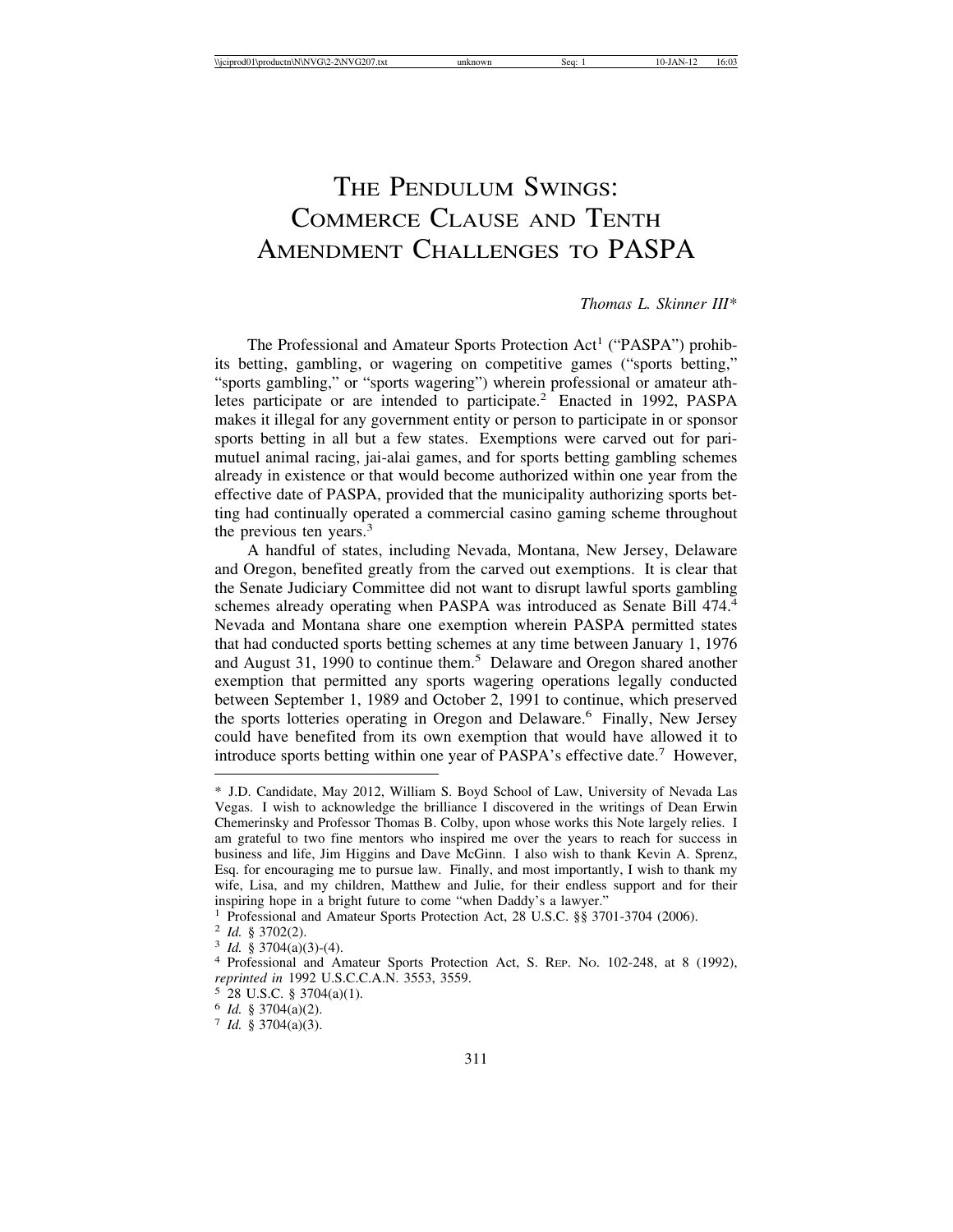New Jersey missed the one-year window for legalizing sports betting under PASPA, so today only Nevada enjoys the benefit of offering comprehensive sports betting. The other states benefit from limited sports betting or sports gambling in the form of lotteries.<sup>8</sup>

In the wake of the economic downturn of the last few years,<sup>9</sup> states have sought to expand gambling to include sports betting as a potential source of new revenue to offset budget shortfalls.<sup>10</sup> If states were to tap into the sports betting market, the economic benefit could be significant. While approximately \$2.5 billion is wagered legally in Nevada annually on sports, $^{11}$  that figure represents a mere sliver of the proverbial pie. The National Gaming Impact Study Commission found that the total amount wagered on sports annually by Americans was likely between \$80 billion and \$380 billion.<sup>12</sup> Clearly, from the perspective of a budget deficit-plagued state, this figure represents a potential revenue cash cow, if only it could be tapped.

Of course, the additional revenue to be gained by the licensing and taxing of sports betting is virtually unobtainable by all states except Nevada, since PASPA outlaws sports betting. As a result, some states have begun to challenge the federal law in the courts as an unconstitutional exercise of Congressional power in an effort to invalidate the law.<sup>13</sup> While states have based their legal challenges on several theories, $14$  the most appropriate legal challenge cen-

<sup>8</sup> By way of example, *see* Nat'l Football League v. Governor of Del., 435 F. Supp. 1372, 1376 (D. Del. 1977) (containing a description of the Delaware sports lottery). Oregon eliminated its sports lottery, called "Sports Action," in 2005 (effective following the 2006-2007 NFL season) in order to become eligible to host post-season NCAA college basketball tournament games; *see* John Hunt, *Betting on March Madness payoff*, THE OREGONIAN, Feb. 25, 2009, http://www.oregonlive.com/collegebasketball/index.ssf/2009/02/betting\_on\_march\_ madness\_payof.html; *see also* David D. Waddel & Douglas L. Minke, *Why Doesn't Every Casino Have a Sports Book?*, GLOBAL GAMING BUSINESS, July 2008, at 34, 35 (containing a brief description of sports wagering in each exempted state).

<sup>9</sup> Anthony Karydakis, *How long will the recession last?*, CNNMONEY.COM, http://money. cnn.com/2008/12/03/news/economy/karydakis.recession.fortune/index.htm (last updated Dec. 3, 2008, 12:59 PM) (the recession of 2008 to be the longest since the Great Depression); Steve Matthews, *Longest U.S. Slump Since '30s Ended in June '09, Group Says*, BLOOMBERG (Sep. 20, 2010, 2:01 PM), http://www.bloomberg.com/news/2010-09-20/u-srecession-ended-in-june-2009-was-longest-since-wwii-nber-panel-says.html (from the fourth quarter of 2007 until the second quarter of 2009, the U.S. economy was in its "biggest slump since the 1930s").

<sup>10</sup> Diane M. Grassi, *States rush to legalize sports betting & expand gambling for revenue*, RENEWAMERICA (Mar. 13, 2010), http://www.renewamerica.com/columns/grassi/100313.

<sup>11</sup> *Sports Wagering*, http://www.americangaming.org/industry-resources/research/factsheets/sports-wagering (last visited Oct. 29, 2011); *see also* ROBERT M. JARVIS ET AL., GAM-ING CASES AND MATERIALS, 279 (2003).

<sup>12</sup> Nat'l Gambling Impact Study Comm'n, Final Report 2-14 (1999) *available at* http://gov info.library.unt.edu/ngisc/reports/2.pdf.

<sup>&</sup>lt;sup>13</sup> Michael Beller, *Sports betting law faces unconstitutionality claim*, MEDILL WASHINGTON (June 9, 2010), http://medilldev.net/2010/06/sports-betting-law-faces-unconstitutionalityclaim/?.

<sup>14</sup> *See*, *e.g.*, Complaint and Demand for Declaratory Relief at 18, 21, 23, 26-27, 29, 31, 33, 35, Interactive Media Entm't & Gaming Ass'n, Inc. v. Holder, 2011 WL 802106 (D.N.J. 2011) (No. 09-1301) (plaintiff alleged that PASPA should be found unconstitutional under several theories relating to: (1) Commerce Clause, (2) Equal Protection, (3) vagueness and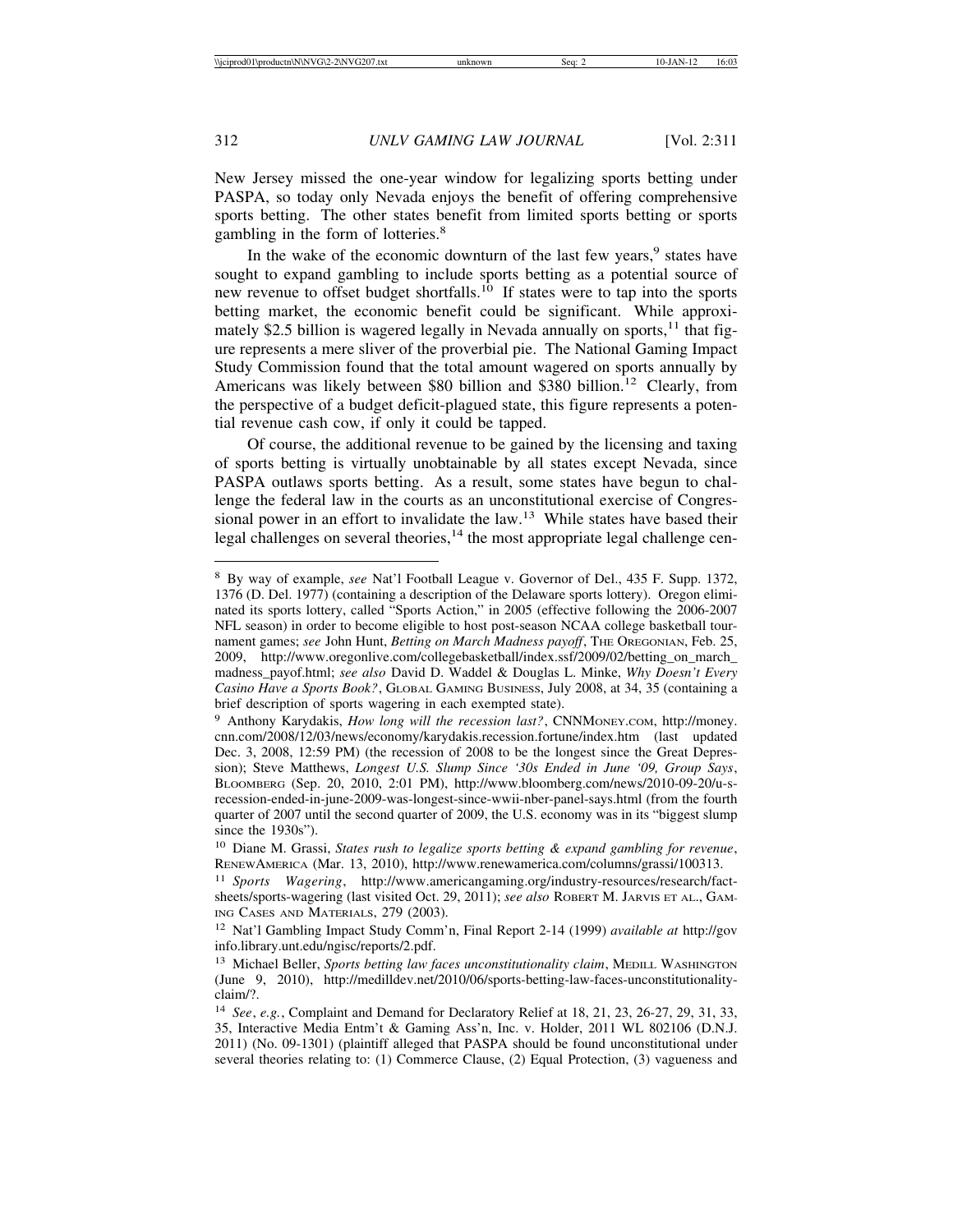ters around Congress's use of its Commerce Clause authority and whether that use constitutes an infringement of states' rights under the Tenth Amendment.

This Note will address the strength of the Commerce Clause argument (from a historical perspective) as the basis for challenging PASPA and whether opponents are likely to succeed under this theory in the courts. Part I will discuss the evolution of Commerce Clause jurisprudence through relevant case law history. In the twentieth century, the power to regulate under the Commerce Clause became one of the greatest and broadest sources of power ever assumed by Congress. However, Congress has not always maintained such broad authority under the Commerce Clause, as evidenced by cases from the previous century dating back to the framing of the Constitution. Furthermore, although the power to regulate under this constitutional provision is admittedly vast, the Supreme Court tempered the once seemingly unbridled authority in recent years.

Part II will discuss the relevant case law history of states' rights under the Tenth Amendment. Once esteemed as a protection against tyranny and a beacon representing the founding principle of government by the people, the Tenth Amendment has largely lost any real weight as a check on federal power. In fact, at times it seemed to have been figuratively put to death by the Supreme Court. The critical lever that determines the weight of the Tenth Amendment as a check on federal power lies in its construction. The Court has seemingly oscillated between two interpretations of the effect of the Tenth Amendment on Congressional power, which depending on the construction chosen may be outcome determinative with regard to the constitutionality of PASPA.

Part III will evaluate the potential outcomes and likely result of PASPA litigation based on a Commerce Clause or Tenth Amendment challenge before the Supreme Court. Although the subject matter of PASPA falls within the bounds of interstate commerce power, this section will discuss reasons why the constitutional challenges to PASPA should prevail. Most notably, PASPA violates the original meaning of the uniformity requirement of the Commerce Clause; it reaches too far into the zone of authority reserved to the states, as sovereigns, to regulate their citizens under the Tenth Amendment.

# I. THE COMMERCE CLAUSE: A BRIEF HISTORY OF CONGRESS'S GREATEST POWER

With just sixteen simple words, the drafters of the Constitution of the United States granted Congress its greatest power: "[t]o regulate Commerce with foreign Nations, and among the several States, and with the Indian tribes."15 The power to regulate "among the several States" is known today as the "interstate commerce"16 power and is the source of power Congress uses to regulate domestic affairs of commerce. This is arguably the most important

overbreadth, (4) Tenth Amendment, (5) Eleventh Amendment, (6) First Amendment, (7) procedural Due Process, (8) substantive Due Process, and (9) privacy). <sup>15</sup> U.S. CONST. art. I, § 8, cl. 3.

<sup>&</sup>lt;sup>16</sup> Fargo v. Stevens, 121 U.S. 230, 239 (1887) ("... what has come to be known as interstate commerce. . .and which is called in the constitution of the United States 'commerce among the states'. . .").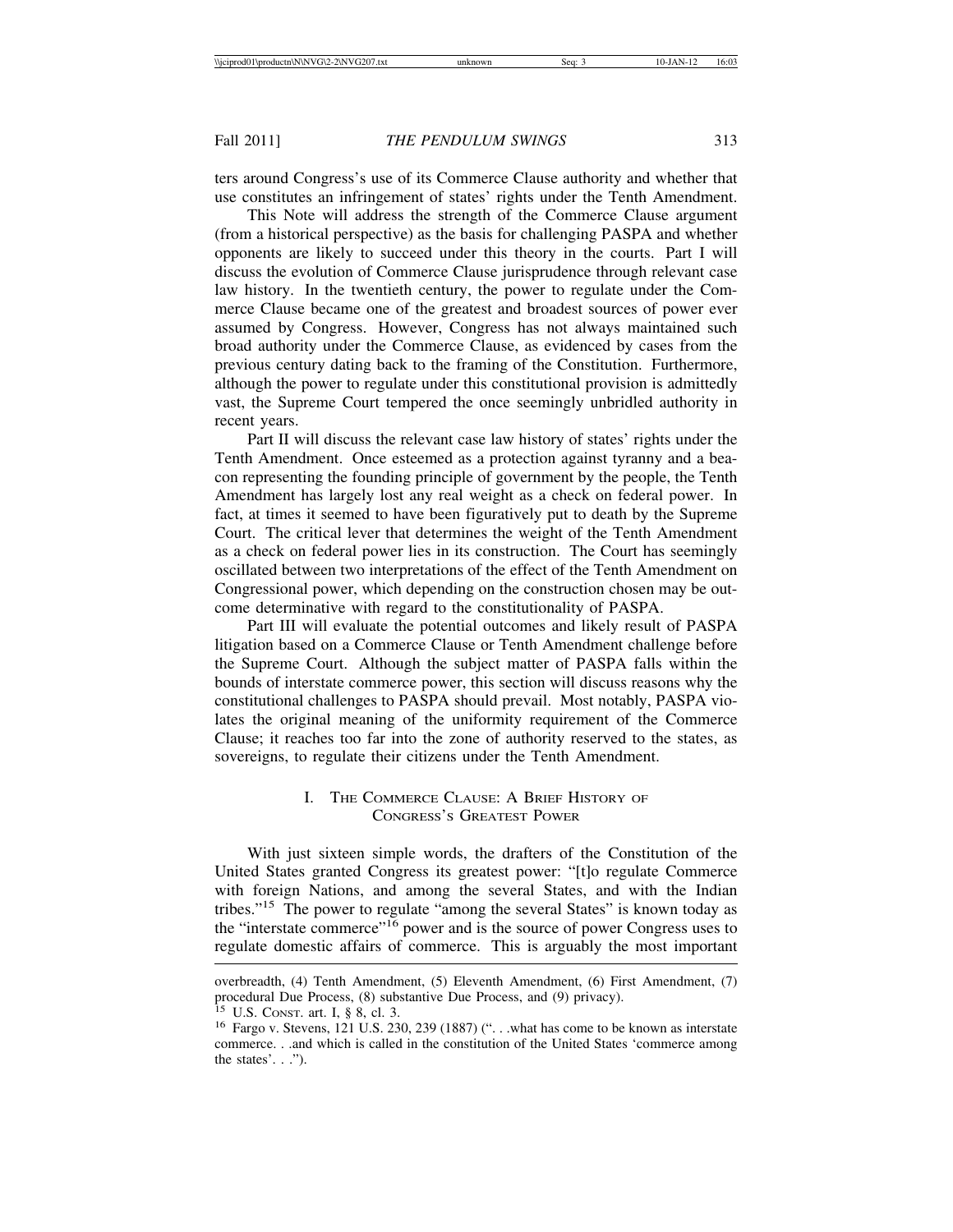enumerated power granted to Congress by the Constitution, $17$  and it has been the subject of the majority of Supreme Court cases dealing with the scope of congressional power and federalism.<sup>18</sup>

# *A. Gibbons v. Ogden and Commerce as Intercourse*

The starting point<sup>19</sup> for Commerce Clause analysis begins with the  $1824$ case of *Gibbons v. Ogden*. 20 In *Gibbons*, the Court considered whether a license given by the United States Congress to Thomas Gibbons to operate a steamboat service in the waters between New Jersey and New York violated the exclusive right granted by the Legislature of the State of New York to Aaron Ogden to operate a ferry boat in the same waters.<sup>21</sup> The Court held that the federal grant preempted the monopoly granted by New York state law, and that the New York law, furthermore, was an impermissible restriction on interstate commerce.<sup>22</sup> With this decision, the Court articulated that "commerce" was not limited "to traffic, to buying and selling, or the interchange of commodities" alone.<sup>23</sup> Rather, "commerce, undoubtedly, is traffic but it is something more: it is *intercourse*. It describes the commercial intercourse between nations, and parts of nations, in all its branches, and is regulated by prescribing rules for carrying on that intercourse."24 And with that statement, the Court defined the scope of the commerce power as essentially encompassing all phases of business.<sup>25</sup>

Additionally, the *Gibbons* Court clarified the phrase "among the several States" by construing it to mean commerce that was "intermingled with" the states.<sup>26</sup> "A thing which is among others, is intermingled with them. Commerce among the states, cannot stop at the external boundary line of each state, but may be introduced into the interior."27 But the Court was careful to make clear that the word "among" should be restricted to apply to commerce activity between two or more states, while the power to regulate commerce carried out wholly within a state was reserved to that state itself.<sup>28</sup> Ultimately, the Court declared that, within these boundaries, the Constitution granted Congress plenary power to regulate and prescribe rules for governing commerce among the states (interstate commerce) but not commerce within the states (intrastate commerce).<sup>29</sup>

<sup>17</sup> ERWIN CHEMERINSKY, CONSTITUTIONAL LAW: PRINCIPLES AND POLICIES 242 (3d ed.  $\frac{2006}{18}$ .

<sup>&</sup>lt;sup>19</sup> *Id.* at 243.<br><sup>20</sup> Gibbons v. Ogden, 22 U.S. (9 Wheat.) 1 (1824).<br><sup>21</sup> More specifically, New York granted the exclusive right to navigate all waters within its jurisdiction to Robert R. Livingston and Robert Fulton who subsequently granted a license to Aaron Ogden. *See id.* at 1-2.<br>
<sup>22</sup> CHEMERINSKY, *supra* note 17, at 244.<br>
<sup>23</sup> Gibbons, 22 U.S. (9 Wheat.) at 189.<br>
<sup>24</sup> Id. at 189-90 (emphasis added).<br>
<sup>25</sup> CHEMERINSKY, *supra* note 17, at 244.<br>
<sup>26</sup> Gibbons, 22 U.S.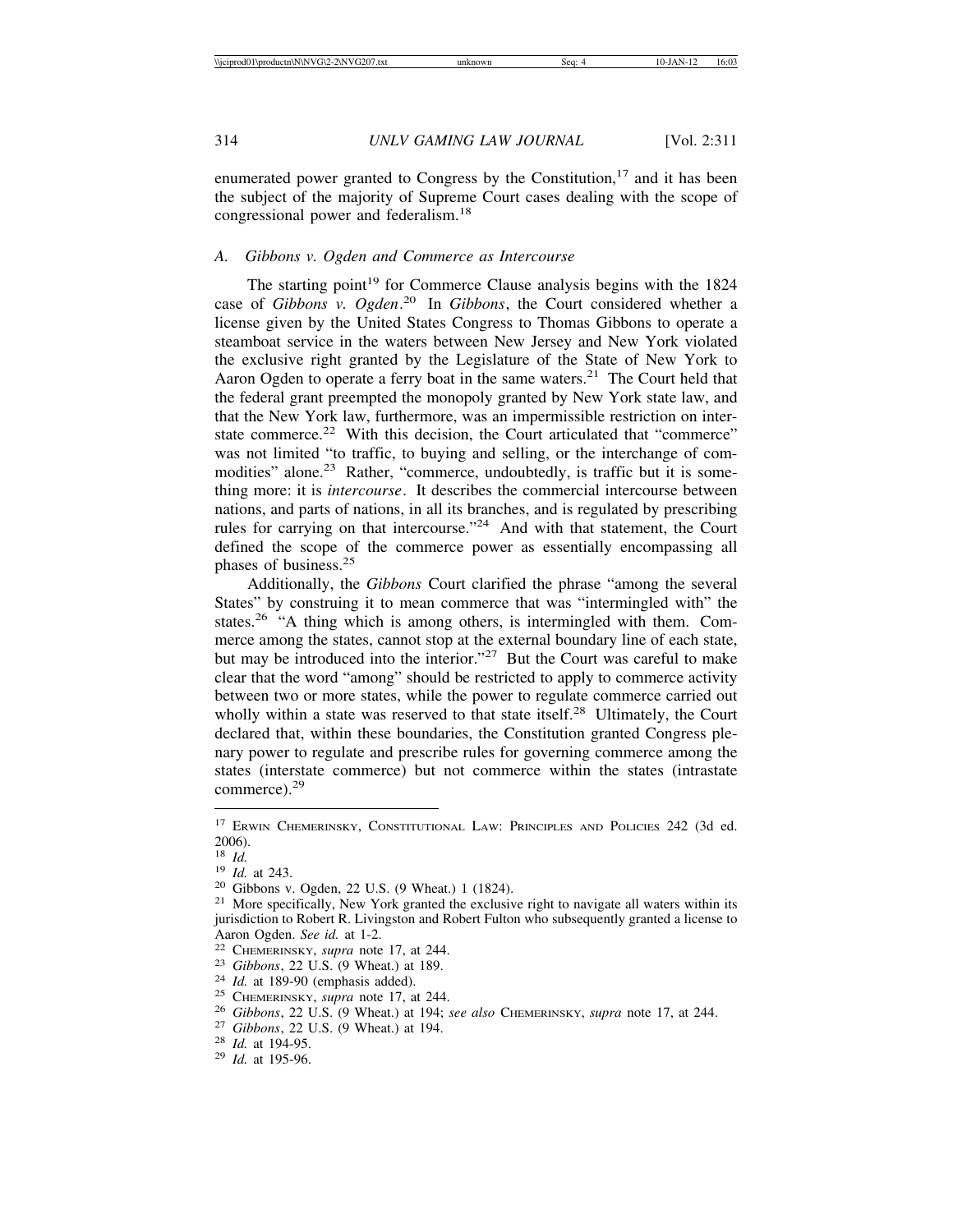#### *B. Intrastate Commerce*

For the next half century, the Court rarely had occasion to revisit the scope of the commerce power bestowed on Congress, apart from a handful of post-Civil War cases.30 But in 1871, the Court further extended the somewhat broad scope of the commerce power defined under *Gibbons* by affirming Congress's authority to license ships that operated entirely intrastate.31 In *The Daniel Ball*, the Court held such regulation was permitted so long as the merchandise being transported originated in another state or ultimately ended up in another state.<sup>32</sup> The Court reasoned that unsafe ships in intrastate commerce could adversely affect ships in interstate commerce.<sup>33</sup> Thus, the commerce power was extended to reach even intrastate activity.

However, contemporaneously with *The Daniel Ball*, the Court also invalidated federal laws enacted under the commerce power for intruding too far into intrastate trade. For instance, the Court first held a federal law to be outside the scope of Congress's commerce power in *United States v. Dewitt*, 34 in which the Court invalidated a federal law regulating the sale of petroleum oils that could catch fire at temperatures below  $110$  degrees.<sup>35</sup> The Court concluded that the law touched on "a police regulation, relating exclusively to the internal trade of the state" and was thus not a valid application of federal commerce power.<sup>36</sup> Therefore, while the commerce power was originally established as somewhat broad in scope per *Gibbons*, it was clear that the Court limited the scope of the power by characterizing the Commerce Clause as "a virtual denial of any power to interfere with the *internal* trade and business of the separate states."<sup>37</sup> Wholly intrastate activity was off limits to Congress.

# *C. Dual Federalism and Zones of Authority*

Over the next several decades, and following the enactment of The Interstate Commerce Act of 1887 and the Sherman Antitrust Act of 1890, Congress began a period of heightened federal economic regulation based on Commerce Clause authority.38 The Court, by this time controlled by *laissez*-*faire* conservatives who were opposed in principle to economic regulations, invalidated many laws for exceeding the scope of Congress's Commerce Clause authority.39 In what some commentators might refer to as an "activist" approach, the Court based its Commerce Clause jurisprudence during this period in what is now termed "*dual federalism*": federal and state governments, as separate sovereigns, have separate zones of authority; the courts are left to protect those powers reserved to the states by interpreting the Commerce Clause narrowly

<sup>30</sup> CHEMERINSKY, *supra* note 17, at 246.

<sup>31</sup> The Daniel Ball, 77 U.S. (10 Wall.) 557, 565 (1870).

<sup>32</sup> *Id.*

<sup>33</sup> *Id.* at 564; *see also* CHEMERINSKY, *supra* note 17, at 246.

<sup>34</sup> United States v. Dewitt, 76 U.S. (9 Wall.) 41 (1869).

<sup>35</sup> *Id.* at 45.

<sup>36</sup> *Id.*

<sup>&</sup>lt;sup>37</sup> *Id.* at 44 (emphasis added).

<sup>38</sup> CHEMERINSKY, *supra* note 17, at 247.

<sup>39</sup> *Id.*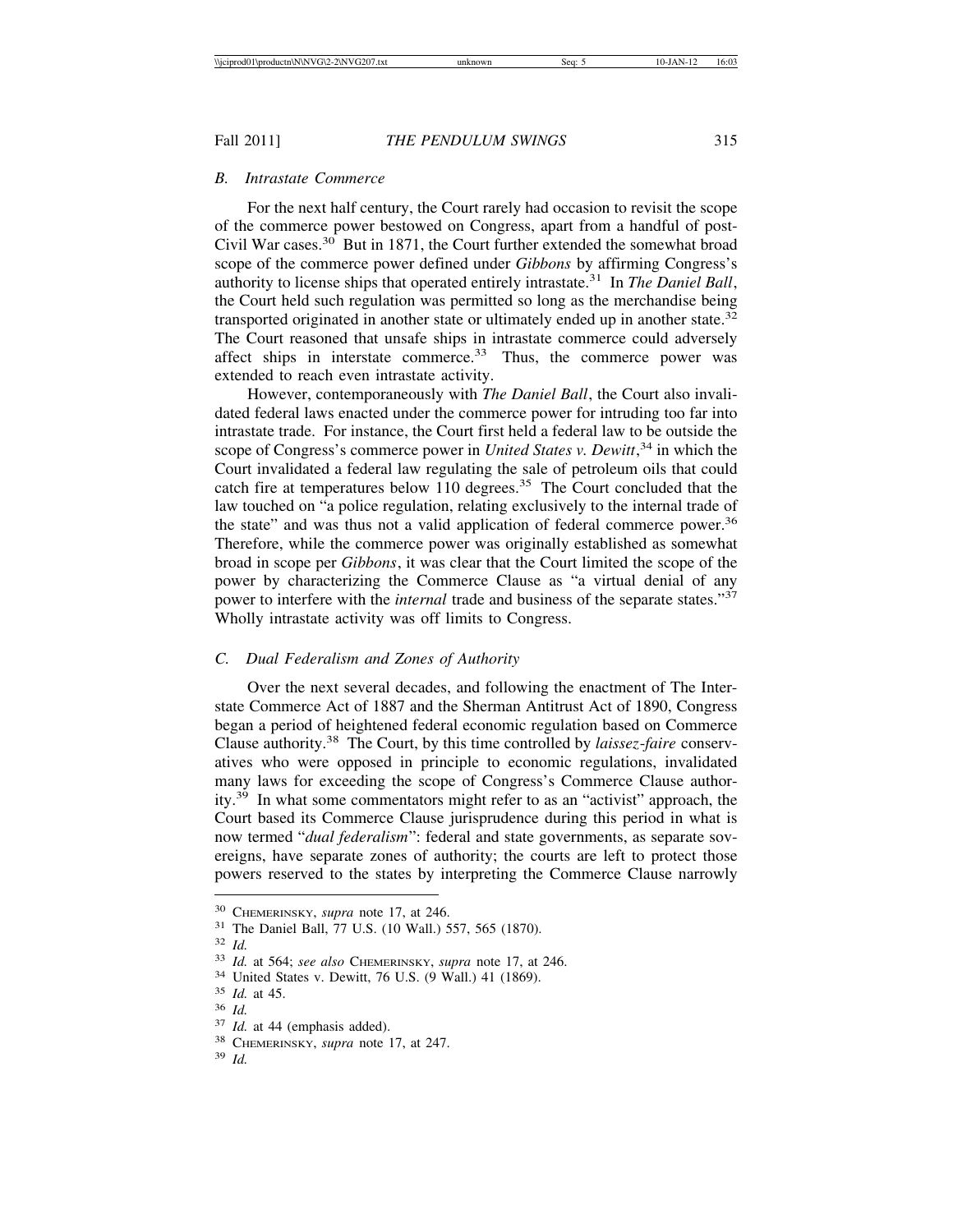and enforcing the Constitution against the federal government whenever it exceeds the boundaries of its federal zone of authority.<sup>40</sup>

The dual federalism era resulted in the development of three doctrines that governed the enforcement of narrow constitutional limits on Congress's commerce power.<sup>41</sup> First, the Court defined "commerce" narrowly in order to leave a clear zone of power to the states.<sup>42</sup> Second, the Court maintained that "among the states" meant that Congress could only regulate if a *substantial effect* on interstate commerce existed.<sup>43</sup> Third, the Tenth Amendment reserved a zone of authority specifically to the states that Congress could not invade regardless of whether the regulated activities involved interstate commerce.<sup>44</sup> These three doctrines proved fatal to any federal legislation during the period that hinted at encroaching on the zone carved out for states, particularly when the legislation targeted economic activity.<sup>45</sup>

However, the Court did relax its application of these doctrines when dealing with federal *morals legislation*, 46 including gambling laws. For example, as early as 1903 the Court affirmed Congress's authority to regulate activities it considered immoral, including gambling. In *Champion v. Ames*<sup>47</sup> the Court upheld a federal law that made it illegal to transport lottery tickets from one state to another.<sup>48</sup> The Court compared Congress's prerogative to regulate lotteries with that of the states' power to regulate the same within their borders, and concluded:

If a state, when considering legislation for the suppression of lotteries within its own limits, may properly take into view the evils that inhere in the raising of money, in that mode, why may not Congress, invested with power to regulate commerce among the several states, provide that such commerce shall not be polluted by the carrying of lottery tickets from one state to another?<sup>49</sup>

Thus, whereas states could regulate morals within their jurisdictions, Congress could regulate the same "evils" to prevent them from becoming part of interstate commerce, even if the immoral activities themselves were purely performed intrastate.<sup>50</sup>

<sup>&</sup>lt;sup>40</sup> *Id.* at 248.<br><sup>41</sup> CHEMERINSKY, *supra* note 17, at 248. For a compelling analysis supporting why the Progressive Era Supreme Court's narrow interpretation of the Commerce Clause was consistent with the original meaning of "commerce" and "among the states," see Professor Randy E. Barnett's discussion of the constitutional text compared to contemporaneous dictionaries, Constitutional Convention speeches, the Federalist Papers, and other historical documents. Randy E. Barnett, *The Original Meaning of the Commerce Clause*, 68 U. CHI. L. REV. 101 (2001).  $42$  CHEMERINSKY, *supra* note 17, at 248.

<sup>&</sup>lt;sup>43</sup> *Id.*<br>
<sup>44</sup> *Id.*<br>
<sup>45</sup> *Id.*<br>
<sup>46</sup> *Id.* (emphasis added).<br>
<sup>47</sup> Champion v. Ames, 188 U.S. 321 (1903).<br>
<sup>48</sup> *Id.* at 363.<br>
<sup>49</sup> *Id.* at 356.<br>
<sup>50</sup> But note that while the *Champion* Court rooted much of its decis reasoning, it actually framed the issue in the case as whether there was any "solid foundation" whereby Congress could "regulate the *carrying* of lottery tickets from one State to another." *Id*. at 353 (emphasis added). It concluded and repeated time and again that Con-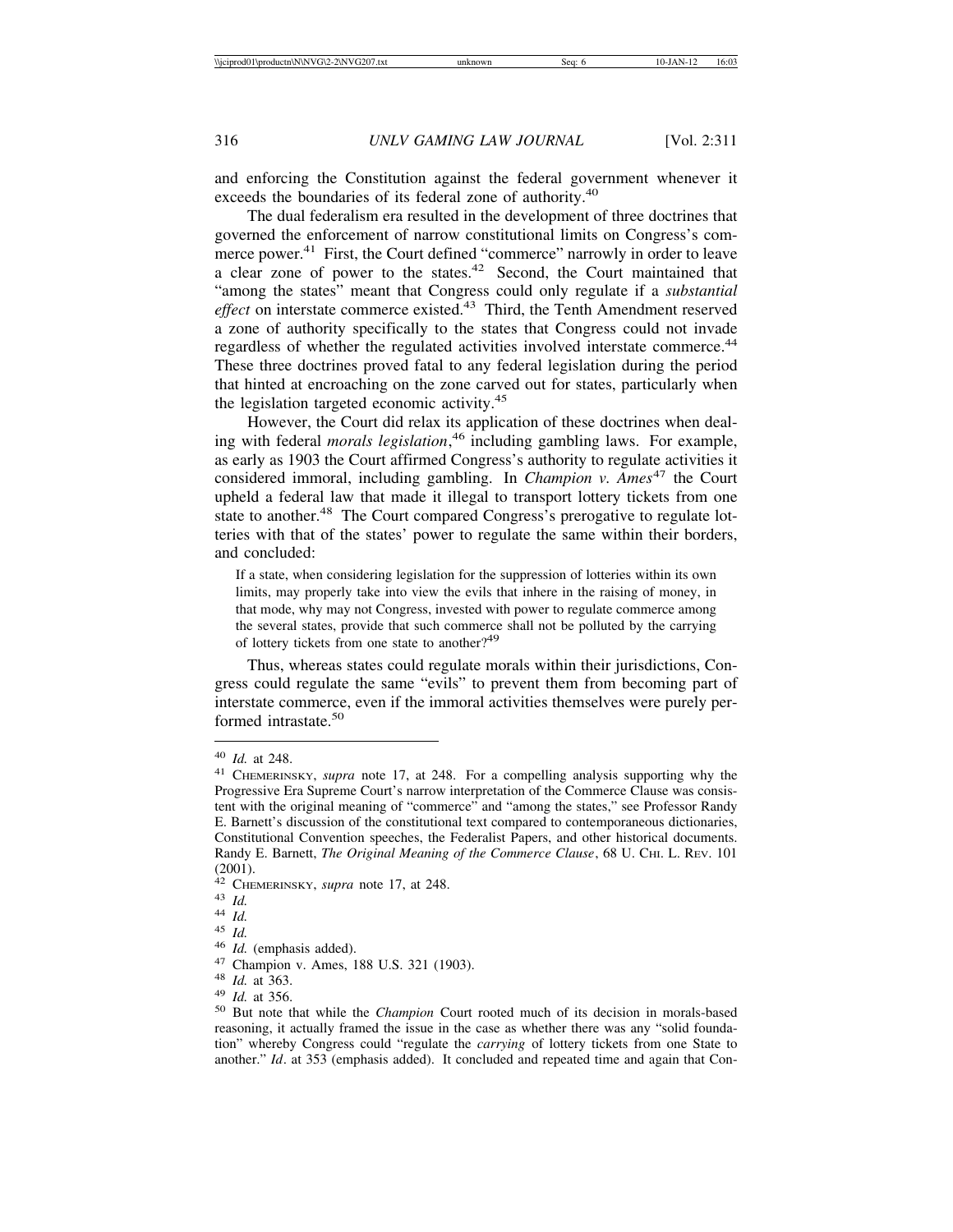Compare *Champion* with *Hammer v. Dagenhart*. 51 In *Hammer*, the Court held unconstitutional a federal law prohibiting the shipment of goods manufactured by companies that employed child labor.<sup>52</sup> The law only regulated the transfer of goods in interstate commerce. However, the Court invalidated the law because it ostensibly controlled production of the goods, an activity that occurred entirely intrastate.<sup>53</sup> *Hammer* and *Champion*, are therefore similar in that they both represent Congress's attempt to regulate the interstate movement of items otherwise produced and regulated purely intrastate. The only real difference between these decisions is that the Court viewed gambling activity in *Champion* as a moral evil and thus upheld the law, even though the law in *Champion*, like the law in *Hammer*, essentially regulated intrastate activity traditionally reserved to the states.

# *D. Cumulative Effect and the Great Expansion of the Commerce Power*

By the 1930's, the Great Depression had left the country crippled. Economic conditions, political sentiment, and the intellectual frailty underlying some of the Court's decisions, combined taken together, operated to pressure the Court into a shift in its Commerce Clause jurisprudence.<sup> $54$ </sup> The country was crippled by the devastation of the Great Depression. Many of the decisions handed down by the Court seemed to be supported by arbitrary distinctions (e.g., the *Champion* decision compared to *Hammer*), and political pressure for change climaxed when President Roosevelt introduced legislation to increase the size of the Supreme Court to fifteen Justices.<sup>55</sup>

The Court's sentiment subsequently shifted in favor of Congress's economic regulations and opened the door for the commerce power to ascend to new levels.56 Beginning in 1937 with *N.L.R.B. v. Jones & Laughlin Steel Corp*.,57 the Court began an unprecedented run in favor of expanding the com-

ION HAS INFLUENCED THE SUPREME COURT AND SHAPED THE MEANING OF THE CONSTITU-TION 195-96, 232 (2009); for more on the "court packing" ploy, *see* ROBERT JACKSON, THE STRUGGLE FOR JUDICIAL SUPREMACY, A STUDY OF A CRISIS IN AMERICAN POLITICS 197-235 (1941).

<sup>57</sup> N.L.R.B. v. Jones & Laughlin Steel Corp, 301 U.S. 1 (1937).

gress had the power to regulate lottery tickets, but only as "subjects of *traffic*." *Id.* It further explained that states had the power to legislate the suppression (or not) of lotteries within their borders, while Congress could regulate only the trafficking of lottery tickets in interstate commerce. *Id.* at 357. The Court emphasized that the federal legislation in question did "not assume to interfere with traffic or commerce in lottery tickets carried on exclusively within the limits of any State. . .It has not assumed to interfere with the completely internal affairs of any State." *Id.* That Court recognized in no uncertain terms that the power to regulate lotteries directly fell within the police power reserved to the states. *Id.* at 364-65.<br><sup>51</sup> Hammer v. Dagenhart, 247 U.S. 251 (1918).<br><sup>52</sup> *Id.* at 276.<br><sup>53</sup> *Id.* at 273-74 (the Court concluded that the Constit

state commerce "to enable it to regulate such commerce, and not to give it authority to control the States in their exercise of the police power over local trade and manufacture"). <sup>54</sup> CHEMERINSKY, *supra* note 17, at 254-55.<br><sup>55</sup> *Id.* at 255-56; *see also* BARRY FRIEDMAN, THE WILL OF THE PEOPLE: HOW PUBLIC OPIN-

<sup>56</sup> Justice Owen Roberts' shift in position, making him the fifth vote in two watershed cases dealing with laws of the type that had previously been struck down by the Court is commonly referred to as "the switch in time that saved nine." *See generally*, JACKSON, *supra* note 55, at 197-235; FRIEDMAN, *supra* note 55, at 195-96, 225-36.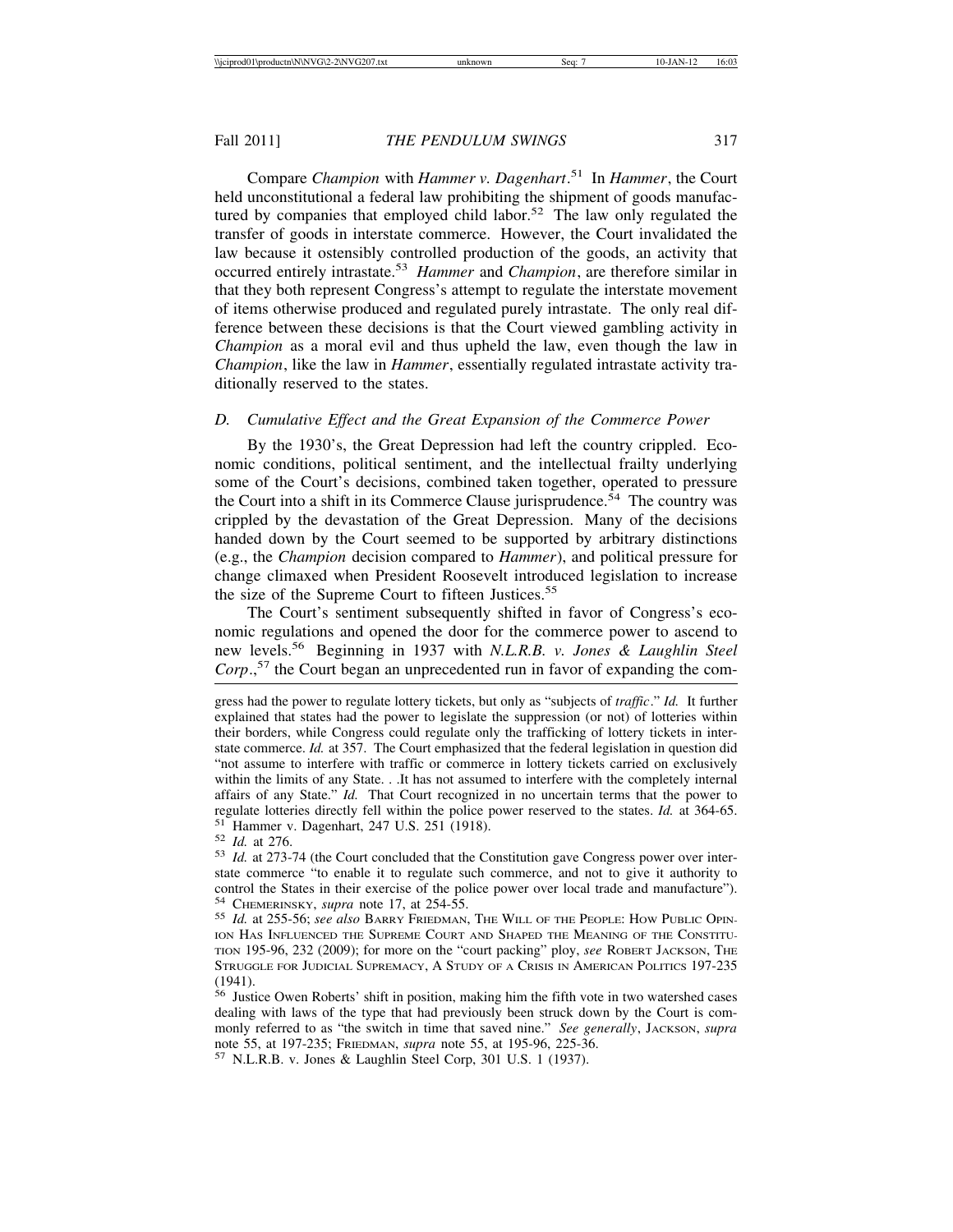merce power that lasted nearly sixty years. A triad of cases in which the Court overruled previous decisions essentially recast Congress's commerce power as broadly expansive in scope. First, in *N.L.R.B.* the Court upheld the National Labor Relations Act, which gave employees the right to collective bargaining, prohibited discrimination against union members, and created the National Labor Relations Board to enforce the law.<sup>58</sup> The Court reasoned that because labor relations affected commerce (per Congress's extensive and detailed findings) it could be regulated.<sup>59</sup>

Second, in 1941 the Court upheld the Fair Labor Standards Act of 1938 in *United States v. Darby*. 60 The law made it unlawful to ship in interstate commerce anything made by employees who were not paid the federal minimum wage. The Court rejected its previous notion that manufacturing was not part of commerce.61 Instead, it redefined commerce to include production, explaining that "[w]hile manufacture is not of itself interstate commerce, the shipment of manufactured goods interstate is such commerce and the prohibition of such shipment by Congress is indubitably a regulation of commerce" under the plenary power granted to it by the Constitution.<sup>62</sup>

The Court rounded out the opening of a new era of expansive commerce power jurisprudence with the final case in the trio: *Wickard v. Filburn*. 63 With its *Filburn* decision, the Court made clear that it had completely rejected its pre-1937 Commerce Clause doctrines.<sup>64</sup> Upholding the enforcement of a wheat production quota against a small dairy farmer under the Agricultural Adjustment Act, the Court rejected fact-based distinctions it previously used to determine the scope of Congress's power, including distinctions between commerce and production, or indirect and direct impact on interstate commerce.<sup>65</sup> Instead, the Court would not invalidate a law simply because the farmer's effect on interstate commerce was insignificant or trivial in and of itself; rather, the Court declared that where his "contribution to the demand for wheat may be trivial by itself, [it] is not enough to remove him from the scope of federal regulation where, as here, his contribution, taken together with that of many others similarly situated, is far from trivial."66 Therefore, the Court determined, even small acts of personal activities, such as growing wheat for home consumption, were within the reaches of federal legislation if those individual activities, when combined with others, could create a nontrivial *cumulative effect* on interstate commerce.<sup>67</sup>

<sup>58</sup> *Id.* at 49; CHEMERINSKY, *supra* note 17, at 256. <sup>59</sup> *See N.L.R.B*, 301 U.S. at 31 (the law defined "affecting commerce" as being "in commerce, or burdening or obstructing commerce or the free flow of commerce, or having led or tending to lead to a labor dispute burdening or obstructing commerce or the free flow of commerce").<br><sup>60</sup> United States v. Darby, 312 U.S. 100, 125 (1941).

<sup>&</sup>lt;sup>61</sup> Compare with Hammer v. Dagenhart, 247 U.S. 251 (1918), *overruled by United States v.* Darby, 312 U.S. 100, 113 (1941).<br><sup>62</sup> *Darby*, 312 U.S. at 113.

<sup>&</sup>lt;sup>63</sup> Wickard v. Filburn, 317 U.S. 111 (1942).<br><sup>64</sup> CHEMERINSKY, *supra* note 17, at 258.<br><sup>65</sup> *Id.* 66 *Filburn*, 317 U.S. at 127-28.<br><sup>67</sup> CHEMERINSKY, *supra* note 17, at 259.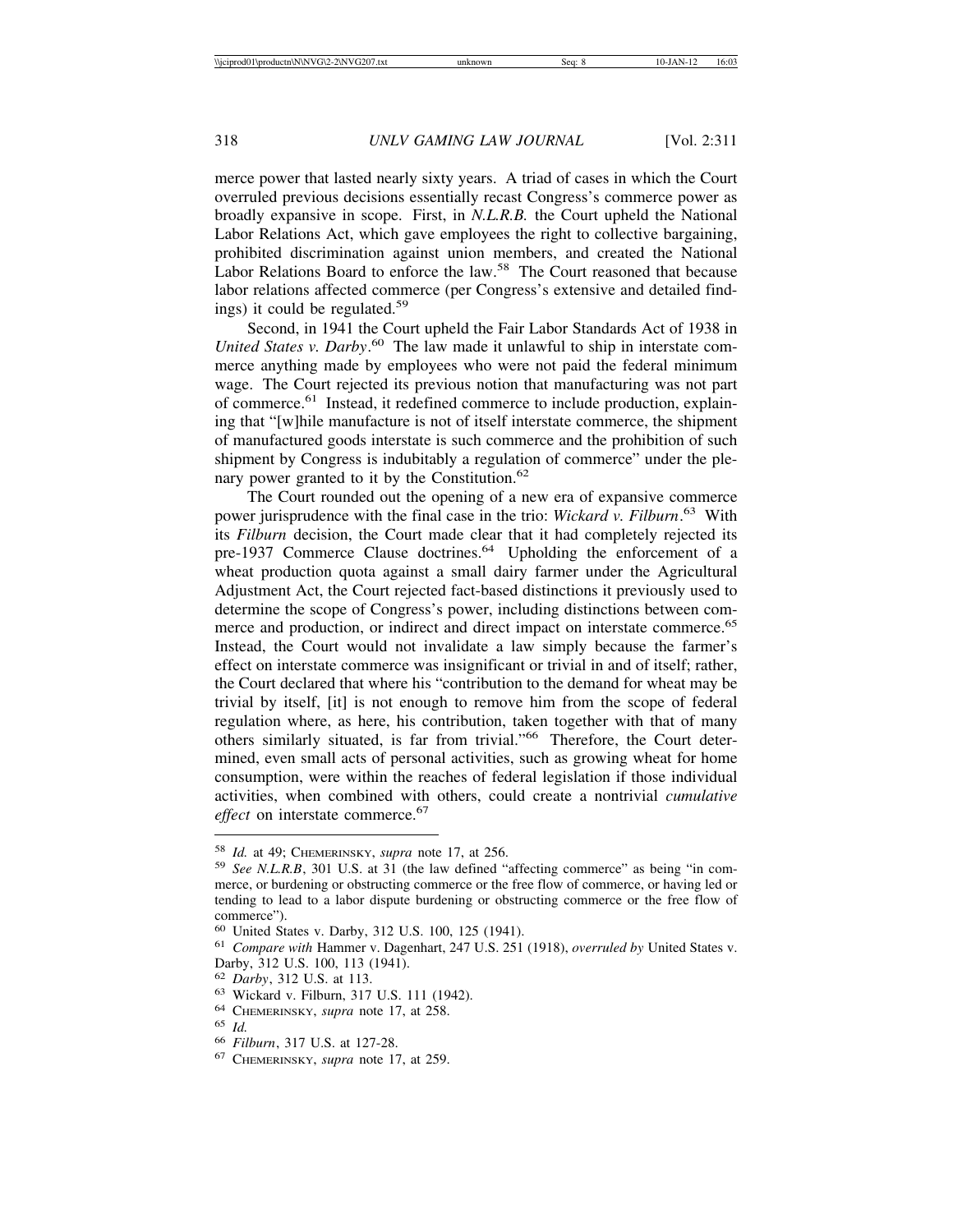Essentially, the new rule or test was that Congress could regulate anything using the commerce power as long as the activity, when taken cumulatively across the country, provided some minimal degree of rational basis for the Court to find a substantial effect on interstate commerce.<sup>68</sup> Thus, the Court initiated an era in which it affirmed Congress's ever-broadening and expansive commerce power. As a result, between 1937 and 1995 the Court did not hold a single federal law to have exceeded the constitutional scope of Congress's commerce power.<sup>69</sup>

#### *E. Gibbons Redux: A Return to Limits on the Commerce Power*

The *corpus juris* remained unchanged until 1995 when the Court again shifted course and pulled back on Congress's seemingly open-ended prerogative to legislate using the commerce power. In *United States v. Lopez*70 the Court struck down the Gun-Free School Zones Act of 1990.<sup>71</sup> In that case, the federal law prohibited possessing a gun within one thousand feet of a school.<sup>72</sup> The Court held the law was not substantially related to interstate commerce.<sup>73</sup> In so doing, and after surveying the history of decisions interpreting the Commerce Clause, the Court clarified three categories of interstate commerce activity that may be regulated under the commerce power. Congress may: (1) "regulate the use of the *channels* of interstate commerce,"<sup>74</sup> such as hotels and restaurants along the public highways, (2) "regulate and protect the *instrumentalities* of interstate commerce,"<sup>75</sup> including persons and things of commerce like railroads, and (3) "regulate those activities having a *substantial relation* to interstate commerce."76 The Court had laid out a framework for curbing the ever-expanding commerce power wielded by Congress.

Then, in *United States v. Morrison*, 77 the Court affirmed the new threepart test specified in *Lopez* for analyzing the limits of Congress's commerce

<sup>70</sup> United States v. Lopez, 514 U.S. 549 (1995).

- <sup>72</sup> *See* 18 U.S.C. § 922(q)(2)(A) (2006); *Id.* § 921(a)(25).
- <sup>73</sup> *Lopez*, 514 U.S. at 567.

<sup>68</sup> *Id.*; *see* Hodel v. Indiana, 452 U.S. 314, 323-34 (1981) ("A court may invalidate legislation enacted under the Commerce Clause *only if* it is clear that there is *no rational basis* for a congressional finding that the regulated activity affects interstate commerce, or that there is no reasonable connection between the regulatory means selected and the asserted ends." (emphasis added)).

<sup>69</sup> CHEMERINSKY, *supra* note 17, at 259.

<sup>71</sup> *Id.* at 567.

<sup>74</sup> *Id.* at 558 (emphasis added); *see also* Pierce Cnty., Wash. v. Guillen, 537 U.S. 129, 146- 47 (2003) (The Court upheld federal statutes that made traffic studies by local governments not discoverable if they were done as part of an application for federal funding. Justice Thomas explained that "[i]t is well established that the Commerce Clause gives Congress authority to regulate the use of the channels of interstate commerce. . .[The federal statutes] can be viewed as legislation aimed at improving safety *in the channels* of interstate commerce. As such, they fall within Congress' Commerce Clause power" (emphasis added)); *see also* Mitchell N. Berman, *Guillen and Gullability: Piercing the Surface of Commerce Clause Doctrine*, 89 IOWA L. REV. 1487, 1498 (2004).

<sup>75</sup> *Lopez*, 514 U.S. at 558 (emphasis added).

<sup>76</sup> *Id.* at 558-59 (emphasis added).

<sup>77</sup> United States v. Morrison, 529 U.S. 598 (2000).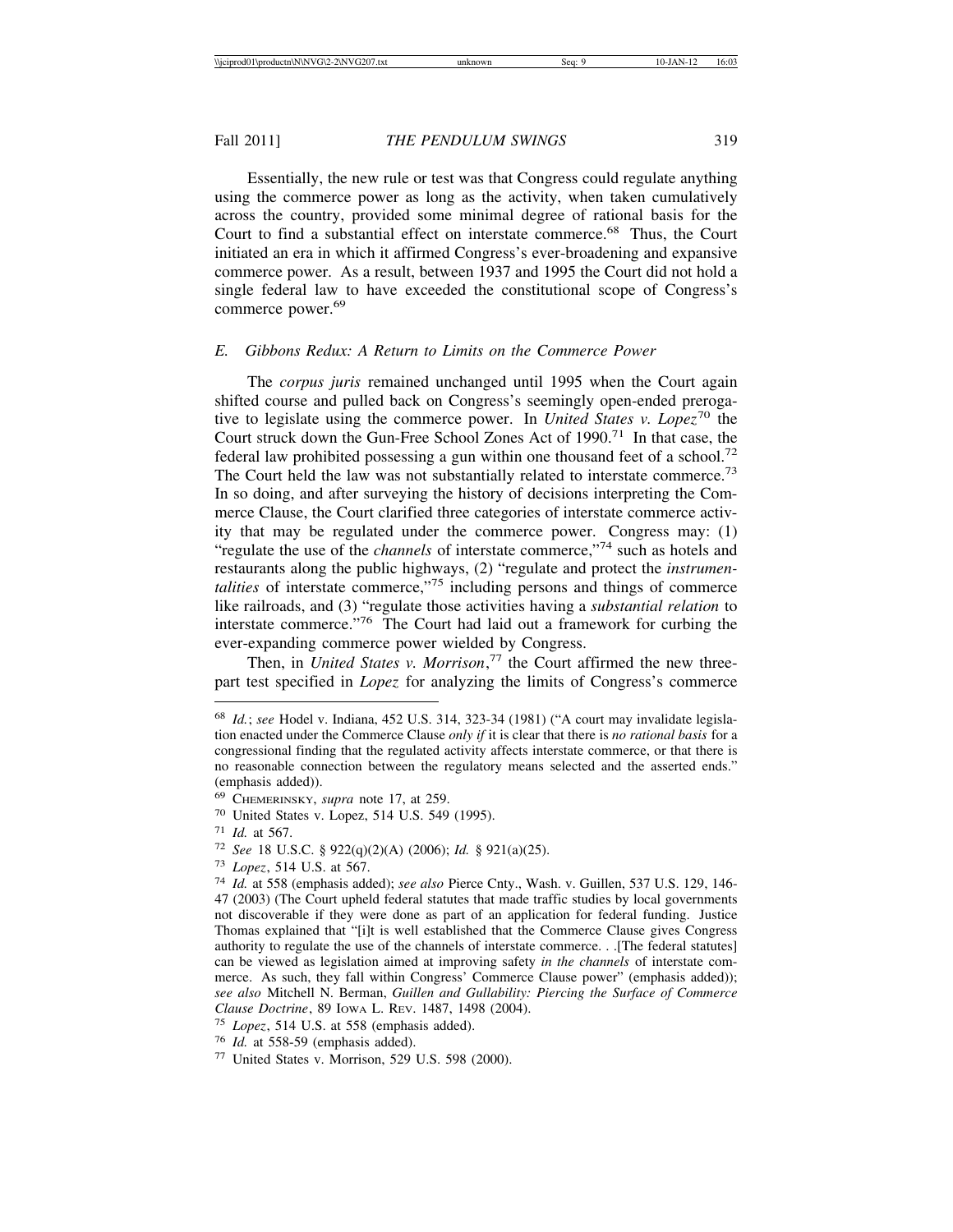power, but *Morrison* narrowed the commerce power even more.78 The case centered on whether the civil damages provision of the federal Violence Against Women Act was constitutional.<sup>79</sup> The law permitted victims of gender violence to sue for money damages and was supported by detailed legislative findings that state protections for women victims of domestic violence and sexual crimes were inadequate.<sup>80</sup> The Court rejected the law, because it dealt with an area of noneconomic activity traditionally governed by the states. Specifically, the Court said:

Gender-motivated crimes of violence are not, in any sense of the phrase, economic activity. While we need not adopt a categorical rule against aggregating the effects of any noneconomic activity in order to decide these cases, thus far in our Nation's history our cases have upheld Commerce Clause regulation of intrastate activity only where that activity is economic in nature. $81$ 

Thus, the Court rejected Congress's findings that ostensibly confirmed a link between domestic violence and its impact on interstate commerce.

Applicable to the gambling analysis here, the Court declared "the existence of congressional findings is not sufficient, by itself, to sustain the constitutionality of Commerce Clause legislation. As we stated in *Lopez*, '[S]imply because Congress may conclude that a particular activity substantially affects interstate commerce does not necessarily make it so.'"82 The Court limited the commerce power by declaring that Congress *could not regulate noneconomic activities*, even when Congress's findings indicated that the cumulative effect of the noneconomic activities substantially affected commerce.

To be clear, the Court affirmed in *Gonzales v. Raich*<sup>83</sup> that economic activity includes the intrastate production of goods sold in interstate commerce, so cumulative impact can be used to determine substantial effect when activity is economic in nature.<sup>84</sup> In *Raich*, the Court held it was constitutional for Congress to use the commerce power to prohibit the cultivation and possession of medicinal marijuana, even though California had created an exemption for medical use in its marijuana laws.<sup>85</sup>

Therefore, at least for now, it appears settled that Congress may regulate within constitutional bounds using the commerce power whenever one of the three areas outlined in *Lopez* are the subject of the legislation: *channels* of interstate commerce, *instrumentalities* of interstate commerce, or *economic* activities that have a *substantial effect* on interstate commerce. Thus, consistent with *Gibbons*, the *Lopez* Court affirmed the plenary nature of Congress's authority to legislate matters of interstate commerce,<sup>86</sup> but only when such matters are actually within the constitutional bounds of interstate commerce.

<sup>78</sup> *Id.* at 608-09.

<sup>79</sup> *Id.* at 601.

<sup>80</sup> CHEMERINSKY, *supra* note 17, at 267.

<sup>81</sup> *Morrison*, 529 U.S. at 613.

<sup>82</sup> *Id.* at 614 (quoting United States v. Lopez, 514 U.S. 549, 557 n.2 (1995)).

<sup>83</sup> Gonzales v. Raich, 545 U.S. 1 (2005).

<sup>84</sup> *Id.* at 17-20.

<sup>85</sup> *Id.* at 9; *see also* CHEMERINSKY, *supra* note 17, at 271.

<sup>86</sup> United States v. Lopez, 514 U.S. 549, 566 (1995).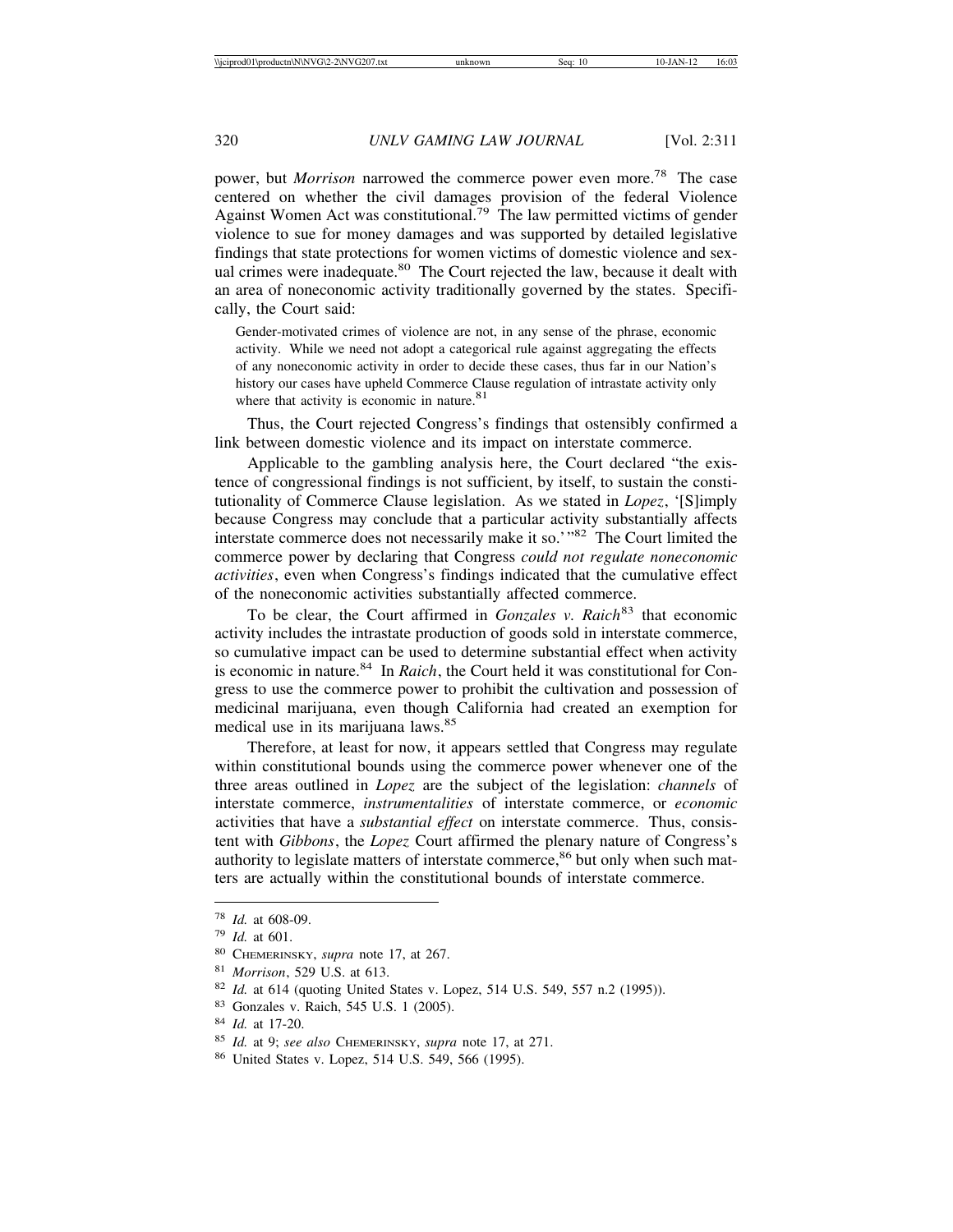# II. THE TENTH AMENDMENT

The Tenth Amendment provides that all "powers not delegated to the United States by the Constitution, nor prohibited by it to the States, are reserved to the States respectively, or to the people."<sup>87</sup> The meaning of this amendment has been the topic of much debate.<sup>88</sup> Generally, the question is whether or not the Tenth Amendment should be considered to be a judicially enforceable restraint on congressional power. The answer lies in the construction of the amendment, and the significance to this Note is that the amendment's affect on PASPA challenges may turn on which interpretation the Court applies.

One view is that the Tenth Amendment is not a separate constraint on congressional power.89 Instead, it is merely a truism reflecting the fact that Congress only has power to legislate when given authority by the Constitution.<sup>90</sup> Under this approach, the Court cannot hold a federal law to be unconstitutional as a violation of the Tenth Amendment, but rather can only strike a federal law for violating other provisions of the Constitution.<sup>91</sup>

The competing view is that the Tenth Amendment is, in fact, a restraint on Congress that protects sovereign states from federal intrusion.<sup>92</sup> This approach would draw the boundaries of federalism boldly and vigorously and defend from federal encroachment the zone of activity reserved exclusively to the states. Under this approach, the Court may hold a federal law to be unconstitutional as a Tenth Amendment violation whenever Congress intrudes into the reserved zone of activity.<sup>93</sup> The values most often cited as reasons for advancing the federalism of this approach are: (1) preventing federal tyranny, (2) enhancing democracy by safeguarding government that is closer to the people, and  $(3)$  allowing states to serve as laboratories for new ideas.<sup>94</sup> Regardless of the values cited by proponents of either view, the dispute over the competing interpretations of the Tenth Amendment is ultimately a policy debate about the importance of protecting state sovereignty via federalism and whether the judiciary or the political process is best suited to take on the role of protecting state prerogatives.<sup>95</sup>

Not surprisingly, the Court's view on federalism and the construction of the Tenth Amendment has closely paralleled its Commerce Clause jurisprudence. In fact, the commerce power and the Tenth Amendment protection of

<sup>87</sup> U.S. CONST. amend. X. <sup>88</sup> *See generally*, DAVID SHAPIRO, FEDERALISM: A DIALOGUE (1995); Lynn A. Baker, *The Revival of States' Rights: A Progress Report and a Proposal*, 22 HARV. J.L. & PUB. POL'Y 95 (1998); Erwin Chemerinsky, *The Assumptions of Federalism*, 58 STAN. L. REV. 1763 (2006); Edward L. Rubin & Malcolm Feeley, *Federalism: Some Notes on a National Neurosis*, 41 UCLA L. REV. 903 (1994); Robert A. Schapiro, *Justice Stevens's Theory of Interactive Federalism*, 74 FORDHAM L. REV. 2133 (2006); Norman R. Williams, *The Commerce* Clause and the Myth of Dual Federalism, 54 UCLA L. REV. 1847 (2007).<br>
<sup>89</sup> CHEMERINSKY, *supra* note 17, at 313.<br>
<sup>90</sup> See infra note 105, at 124.<br>
<sup>91</sup> CHEMERINSKY, *supra* note 17, at 313.<br>
<sup>92</sup> Id.<br>
<sup>93</sup> Id.<br>
<sup>93</sup> Id.<br>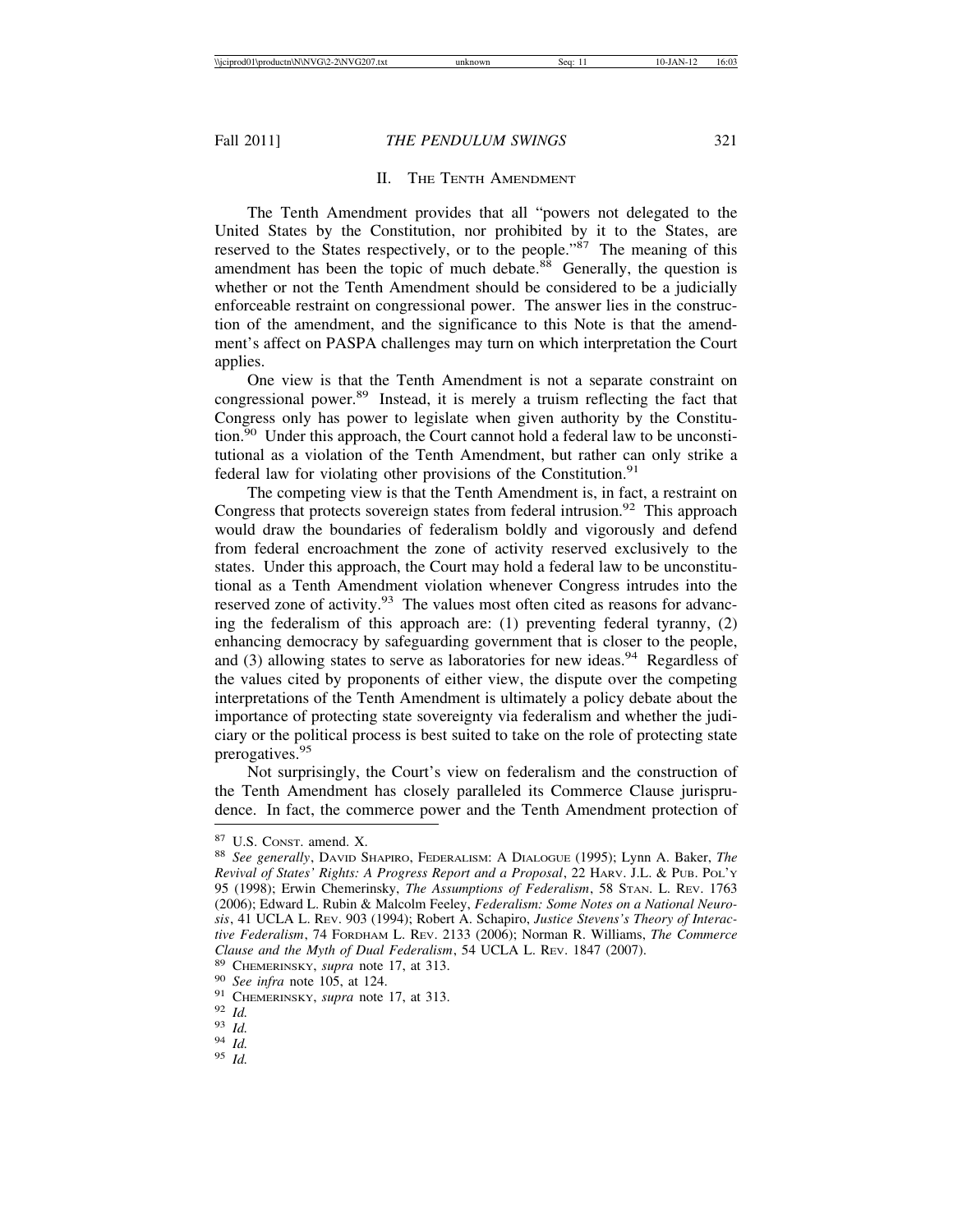states' rights are simply two sides of the same coin. On one side, the Commerce Clause gives authority to Congress. Once that authority is duly established under the Constitution, Congress may act. However, on the other side, the Tenth Amendment restricts that authority if it intrudes upon states' rights.

# *A. Plenary Power*

In the nineteenth century, the Court followed the first approach by upholding federal laws as constitutional so long as Congress acted within the scope of its enumerated authority.96 According to the *Gibbons* Court, Congress's commerce power was "complete in itself" without limitations save those prescribed in the Constitution. $97$  Chief Justice Marshall explained that while the Constitution grants authority to Congress over limited objects, the power granted "is plenary as to those objects" and the commerce power "is vested in Congress as absolutely as it would be in a single government."98 The commerce power was *not to be limited in any way by state sovereignty*, but rather only by the people through the political process.<sup>99</sup> Judicially enforced limits to protect the states found no place in *Gibbons*. 100

# *B. State Authority Preserved*

However, in the early twentieth century and until 1937, the Court shifted to the second approach. During this period, the Court held in *Hammer v. Dagenhart* that the Tenth Amendment reserved control over *production* to the states.<sup>101</sup> In finding that the regulation of production of goods was off limits to federal regulation, the Court explained that the purpose of the Commerce Clause was to give Congress power to regulate interstate commerce and "not to give it authority to control the states in their exercise of the police power over local trade and manufacture."<sup>102</sup> The *Hammer* Court indicated that regulation of hours worked by children was a matter of "purely state authority."103 Federal laws that intruded on this zone of authority were unconstitutional violations of the Tenth Amendment.104 So, while the commerce power may have been broad, it had its limits, and the courts could curtail the power if it encroached upon traditional state authority.

# *C. Decline of the Tenth Amendment Check on Federal Power*

From 1937 to the 1990's, the Court reverted back somewhat to the first approach – that the Tenth Amendment was not a separate constraint on Congress's commerce power. In *United States v. Darby*105 the Court upheld the constitutionality of the Fair Labor Standards Act of 1938 which made it unlaw-

<sup>&</sup>lt;sup>96</sup> *Id.*<br><sup>97</sup> Gibbons v. Ogden, 22 U.S. (9 Wheat.) 1, 196 (1824).<br><sup>98</sup> *Id.* at 197.<br><sup>99</sup> *Id.*<br><sup>100</sup> CHEMERINSKY, *supra* note 17, at 246.<br><sup>101</sup> *See* Hammer v. Dagenhart, 247 U.S. 251, 269, 271-72 (1918).<br><sup>102</sup> *Id.* a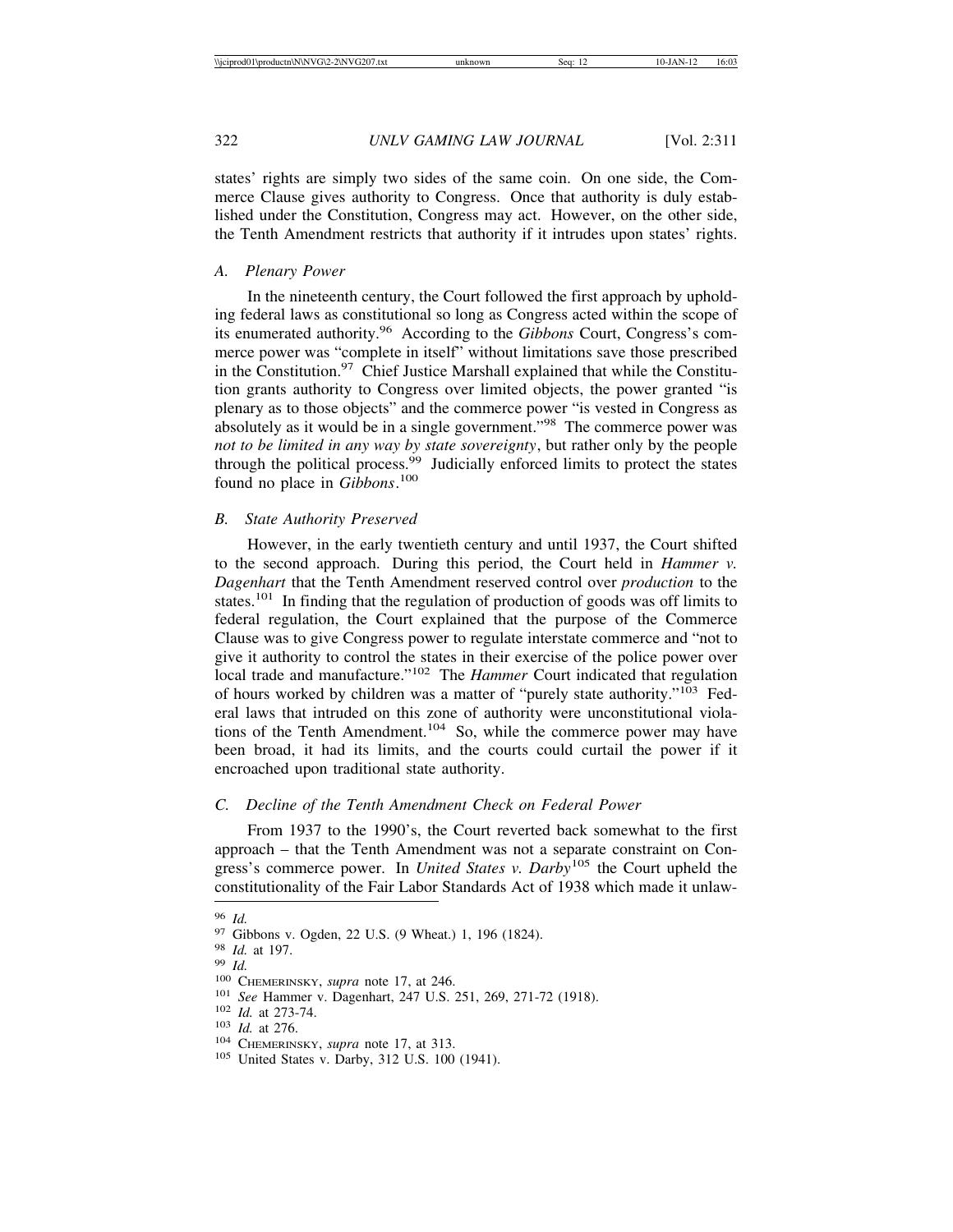ful to ship goods in interstate commerce that were produced by employees paid less than the prescribed minimum wage.106 With its decision, the Court expressly overruled *Hammer v. Dagenhart* and rejected its prior holding that control of production of goods put into interstate commerce was reserved to the states. In *Darby*, the Court at once extended commerce authority to include production and practically extinguished any strength previously retained by the Tenth Amendment for limiting federal power.<sup>107</sup>

In fact, during this period the Court cited only one Tenth Amendment violation, and even that decision was eventually expressly overruled.108 That case was *National League of Cities v. Usery*, 109 in which the Court considered a challenge to the 1974 amendments to the Fair Labor Standards Act. The law extended minimum wage and maximum hour provisions to almost all employees of states and their political subdivisions. The Court held the law violated the Tenth Amendment by "operat[ing] to directly displace the States' freedom to structure integral operations in areas of *traditional governmental functions*"110 because it forced states to "substantially restructure traditional ways in which [they] have arranged their affairs."<sup>111</sup> The problem with the outcome of the case was that the Court indicated an unconstitutional encroachment into state affairs, but did not define what would be considered a "traditional governmental function."<sup>112</sup>

Consequently, nine years later in *Garcia v. San Antonio Metropolitan Transit Authority*, 113 after distinguishing several cases from *Usery*, the Court finally expressly overruled it as "unsound in principle and unworkable in practice."114 In holding that the Fair Labor Standards Act applied to the states, the Court reasoned that leaving it to the courts to make policy decisions about "traditional" government functions "invites an unelected federal judiciary to make decisions about which state policies it favors and which ones it dislikes."115 The Court then acknowledged the "special and specific position" that states occupy within the constitutional system that should be reflected by limits on Congress's commerce power, but instructed that those limits should be imposed by the political process.<sup>116</sup> Therefore, as a result of the Court's suggestion, the Tenth Amendment as a check on federal power was virtually dead.117

<sup>106</sup> *Id.* at 117, 121.

<sup>107</sup> *Id.* at 124 ("The Amendment states but a truism that all is retained which has not been surrendered.").

<sup>108</sup> *See generally* Nat'l League of Cities v. Usery, 426 U.S. 833 (1976), *overruled by* Garcia v. San Antonio Metro. Transit Auth., 469 U.S. 528, 531 (1985).

<sup>109</sup> *Nat'l League of Cities*, 426 U.S. at 835-37.

<sup>110</sup> *Id.* at 852 (emphasis added).

<sup>111</sup> *Id.* at 849.

<sup>112</sup> CHEMERINSKY, *supra* note 17, at 319.

<sup>113</sup> Garcia v. San Antonio Metro. Transit Auth., 469 U.S. 528 (1985).

<sup>114</sup> *Id.* at 546-47.

<sup>115</sup> *Id.* at 546.

<sup>&</sup>lt;sup>116</sup> *Id.* at 556 ("The political process ensures that the laws that unduly burden the States will not be promulgated.").

<sup>117</sup> *But see* Justice Rehnquist's lament and prediction that the Tenth Amendment protection of states' rights would rise again. *Id.* at 580 (Rehnquist, J., dissenting).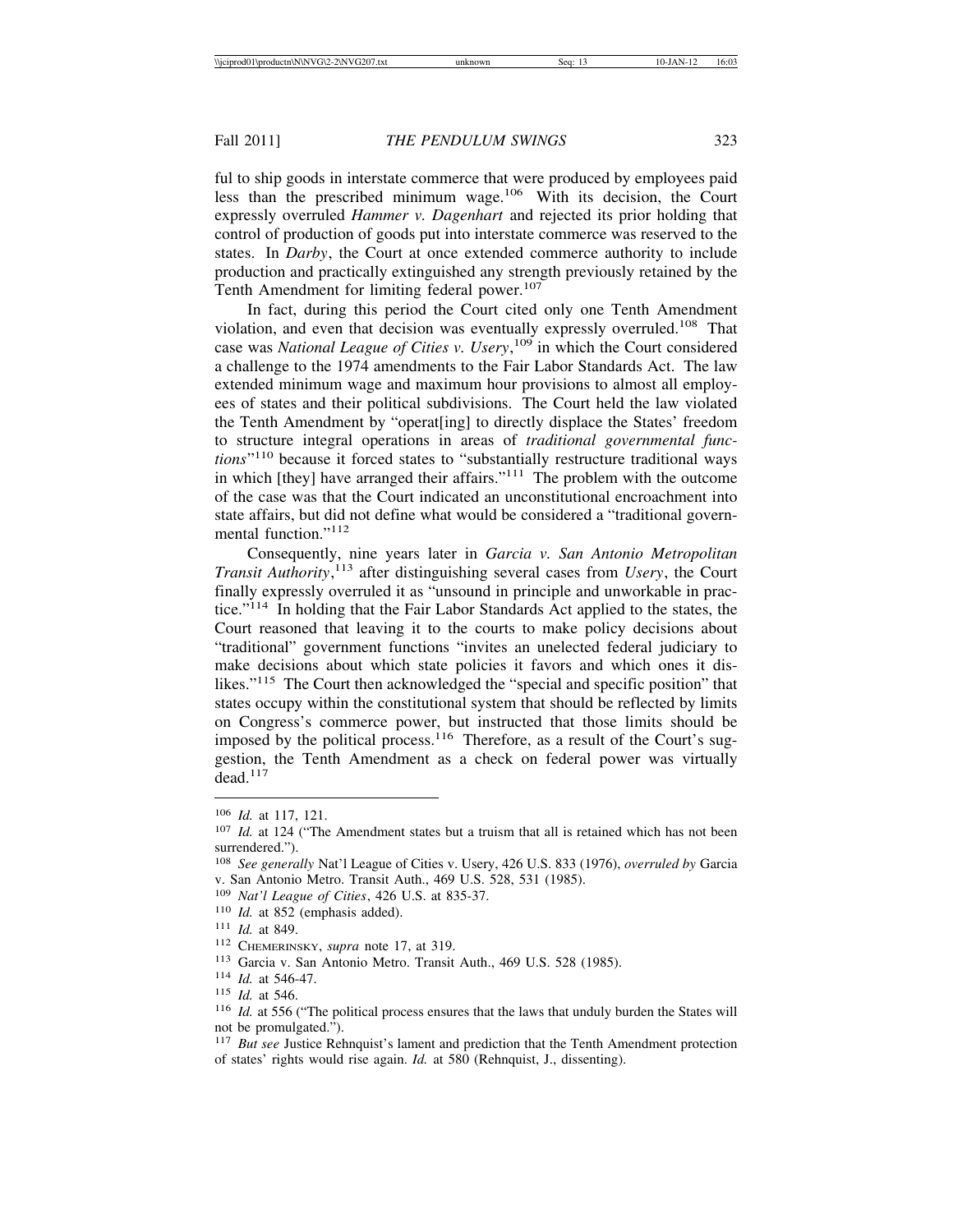# *D. Federalism Reborn*

Nevertheless, in the 1990's the Court again appeared to breathe new life into the Tenth Amendment as a constitutional limitation on congressional power.118 Within a decade, the Court resurrected the Tenth Amendment's limitation on federal commerce power in what Professor Chemerinsky describes as a "new federalism."<sup>119</sup>

First, in *New York v. United States*<sup>120</sup> the Court invalidated the Low-Level Radioactive Waste Policy Amendments Act as a violation of the Tenth Amendment.<sup>121</sup> In that case, the federal law imposed a duty on states to dispose of radioactive waste and required states to "take title" to all waste generated within their borders or else be liable for damages claims due to the waste.<sup>122</sup> The Court noted that Congress had authority under the Commerce Clause to regulate radioactive waste disposal, but held that Congress violated the Tenth Amendment by imposing the "take title" provision upon the states, because that provision crossed the line from incentive to *coercion by commandeering* the "legislative processes of the States by directly compelling them to enact and enforce a federal regulatory program."123 Thus, Congress may not force "state legislatures to adopt laws or state agencies to adopt regulations."124 Furthermore, "allowing Congress to commandeer state governments would undermine government accountability because Congress could make a decision, but the states would take the political heat and be held responsible for a decision that was not theirs."<sup>125</sup>

Five years after *New York*, the Court decided *Printz v. United States*<sup>126</sup> holding that the Brady Handgun Violence Prevention Act also violated the Tenth Amendment.127 Among other things, the Brady Act required local law enforcement officers to perform background checks on prospective handgun purchasers (on an interim basis until a federal program was put in place).<sup>128</sup> Echoing *New York*, the Court invalidated the portion of the federal law requiring states to perform background checks, because it allowed Congress to impermissibly commandeer state officials to implement a federal mandate.<sup>129</sup> Writing for the Court, Justice Scalia said:

The Federal Government may neither issue directives requiring the States to address particular problems, nor command the States' officers, or those of their political subdivisions, to administer or enforce a federal regulatory program. It matters not whether policymaking is involved, and no case-by-case weighing of the burdens or

<sup>125</sup> *Id.*

<sup>118</sup> CHEMERINSKY, *supra* note 17, at 322.

<sup>119</sup> *Id.* at 326.

<sup>120</sup> New York v. United States, 505 U.S. 144 (1992).

<sup>121</sup> *Id.* at 177.

<sup>122</sup> *Id.* at 174-75.

<sup>123</sup> *Id.* at 176.

<sup>124</sup> CHEMERINSKY, *supra* note 17, at 324.

<sup>126</sup> Printz v. United States, 521 U.S. 898 (1997).

<sup>127</sup> *Id.* at 935.

<sup>128</sup> *Id.* at 902-03.

<sup>129</sup> *Id.*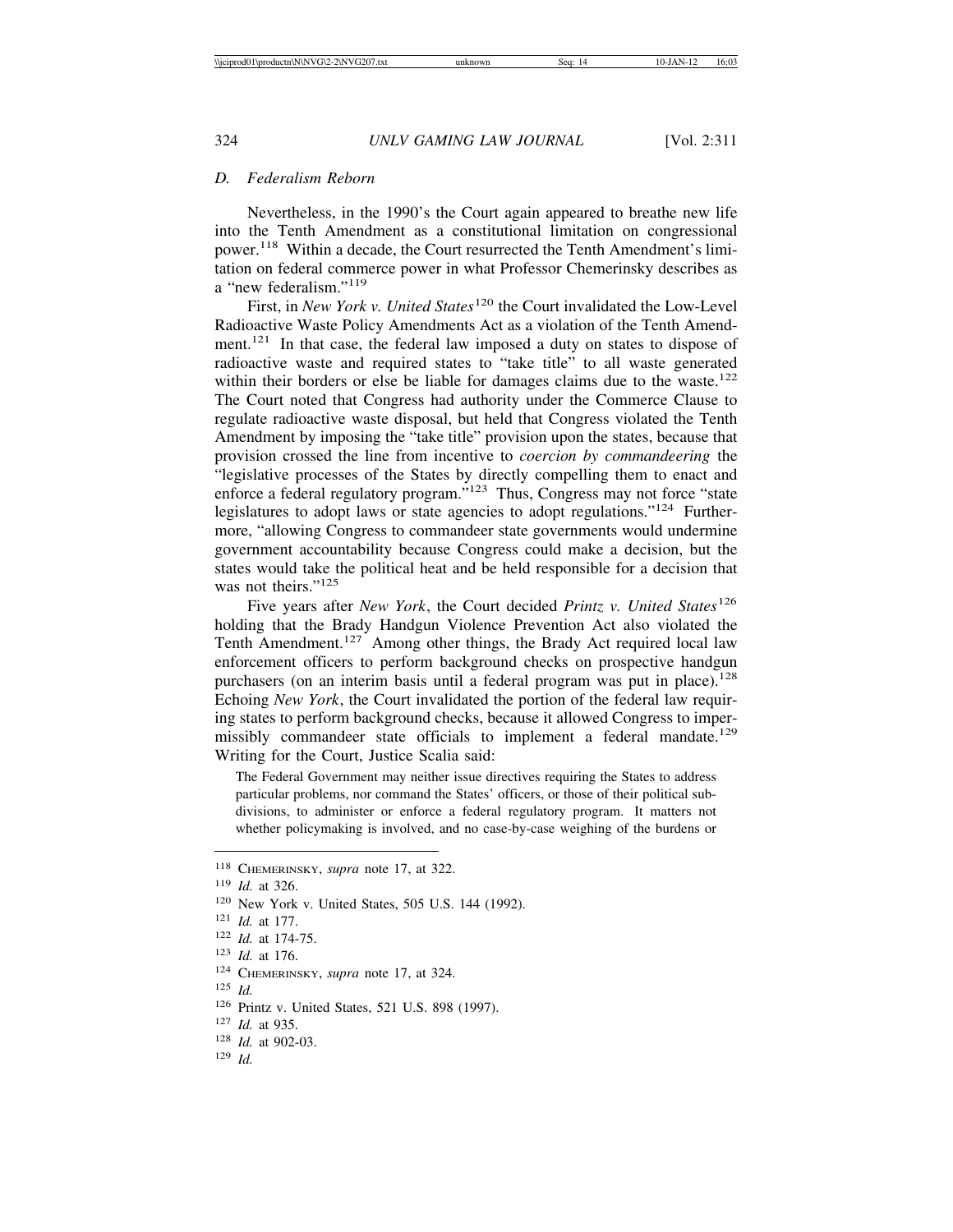benefits is necessary; such commands are fundamentally incompatible with our constitutional system of dual sovereignty.<sup>130</sup>

Finally, in *Reno v. Condon*,<sup>131</sup> the Court rounded out recent "new federalism" jurisprudence by rejecting a Tenth Amendment challenge – signaling a key boundary to challenges of the kind – and upholding the federal law in question.<sup>132</sup> South Carolina had challenged the Driver's Privacy Protection Act, which restricted the ability of states to disclose personal information without the driver's consent.133 The Court held that the law was a valid reflection of Congress's commerce power because the sale and release of personal information was an article in the interstate stream of commerce.<sup>134</sup> Furthermore, it held that the law did not attempt to regulate the states in their *sovereign capacity to regulate citizens*, but rather it regulated states as the owners of databases.135 In addition, the Court reasoned that the law did not require states to enact any laws or regulations or require state officials to assist in the enforcement of federal statutes governing citizens (as in *Printz*).136 Thus, the law was upheld as a lawful exercise of congressional power that did not run afoul of the Tenth Amendment.<sup>137</sup>

Ultimately, the Tenth Amendment's bite appears to have teeth, however small, once again. The current stance of the Court is that Congress's Commerce Clause power, while plenary in the area of interstate commerce, is limited to that realm. Congress may not freely trample into the zone of authority reserved to the states, beyond which areas of traditional government functions are exercised by the states. The Court is still likely to give a great deal of deference to Congress, especially considering that many areas involving the Tenth Amendment may better be resolved through the political process. However, the Court will certainly intervene whenever federal law attempts to commandeer state sovereignty or interferes with states in their sovereign capacity to regulate citizens.

# III. LIKELY OUTCOMES OF PASPA CHALLENGES

With the above illustration as a historical backdrop of Commerce Clause and Tenth Amendment jurisprudence, how is the Supreme Court likely to rule on a constitutional challenge to PASPA? As to the commerce power, the answer is complicated and depends on the Court's interpretation of the constitutional scope of the Commerce Clause. Here, the key questions are whether Congress has reached beyond its constitutionally enumerated authority, and whether uniformity is required by the Constitution. If so, has Congress failed to exercise the commerce power uniformly as required? The Supreme Court's

<sup>136</sup> *Id.*

<sup>130</sup> *Id.*

<sup>131</sup> Reno v. Condon, 528 U.S. 141 (2000).

<sup>132</sup> *Id.* at 147-48.

<sup>133</sup> *Id.* at 144.

<sup>134</sup> *Id.* at 148.

<sup>135</sup> *Id.* at 151.

<sup>137</sup> *Id.*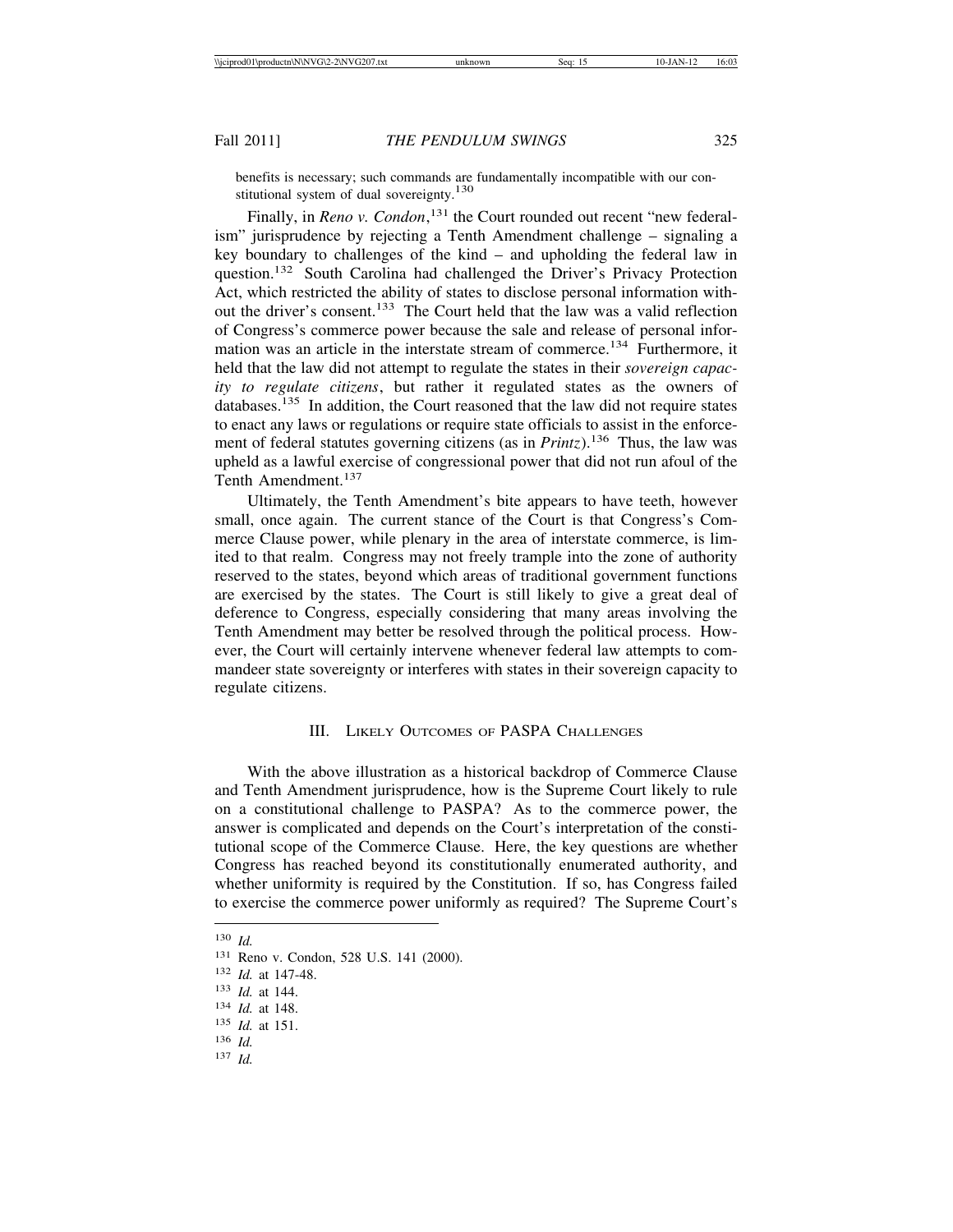ultimate decision on the constitutionality of PASPA will be informed by the answers to questions such as these.

Despite arguments to the contrary, the Supreme Court will likely uphold PASPA as a valid exercise of Congress's Commerce Clause authority. Such a result is probable given the enormous expansion of the commerce power during the last century, buoyed by the precedent of an errant line of dicta-based reasoning that underscores the misunderstood uniformity requirement of the commerce power. Therefore, considering the general presumption of constitutionality afforded legislation enacted under the Commerce Clause,<sup>138</sup> coupled with the doctrine of stare decisis, relief, if any is to be found, will more likely come as the result of a Tenth Amendment challenge.

The pendulum of federalism appears to be swinging again toward the protection of states' rights. Here, the essential questions are whether Congress breached the boundaries of the zone of authority reserved to the states by enacting PASPA, and whether the states, under PASPA, are simply being regulated as participants in commerce or as sovereigns carrying on their traditional government functions. As with the Commerce Clause challenge, the Court may be inclined to reject a Tenth Amendment challenge, despite its plausible merits.

Nevertheless, if challengers of PASPA can persuasively articulate the nuances of a few key constitutional arguments with respect to the Commerce Clause and the Tenth Amendment, then there is a chance they may convince the Court to strike down PASPA. The following sections illuminate how those nuances may best be understood and thus applied as challenges to PAPSA.

# *A. The Commerce Clause Challenge*

The Constitution clearly enumerates and grants the commerce power to Congress under Article I "to regulate commerce. . .among the several states."139 Under the modern test, a valid law regulating interstate commerce must fall within one of the three areas the *Lopez* Court articulated as valid exercises of the commerce power.<sup>140</sup> PASPA appears to satisfy at least one requirement of that test. Specifically, the law regulates sports wagering, a billion dollar gambling industry, which is an economic activity having a substantial effect on interstate commerce.<sup>141</sup> Gambling is big business and sports wagering is a significant part of it.

Thus, notwithstanding the common sense observation that PASPA is fundamentally unfair in its differing treatment of the various state governments, it appears to fall squarely within constitutionally enumerated Commerce Clause authority. As such, it will likely be difficult, if not impossible, for opponents of PASPA to prevail under contemporary Commerce Clause analysis. Fortunately, however, the argument may not end there. Surprisingly, the most promising direct attack on PASPA as an unconstitutional execution of the commerce

<sup>138</sup> Usery v. Turner Elkhorn Mining Co., 428 U.S. 1, 15 (1976).

<sup>139</sup> *See* U.S. CONST. art. I, § 8, cl. 3.

<sup>140</sup> *See* Part I.E, *supra*.

<sup>141</sup> Nat'l Gambling Impact Study Comm'n, Final Report 2-14 (1999) *available at* http://gov info.library.unt.edu/ngisc/reports/2.pdf.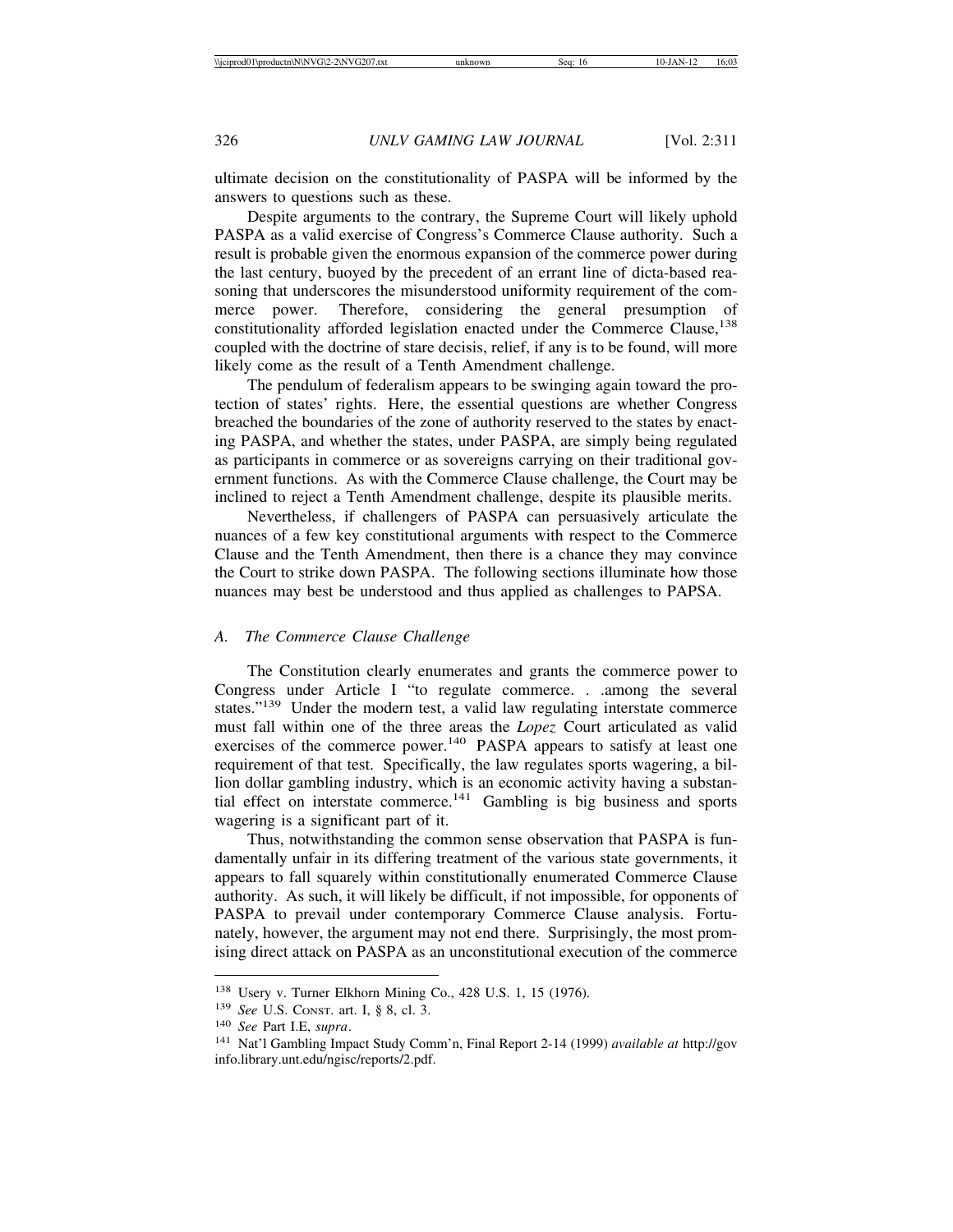power may be rooted in the little known and misunderstood doctrine of the uniformity requirement inherent in constitutional commerce power.

## *1. Failed Uniformity Arguments*

Neither the plaintiffs in recent cases making their way through the Federal courts, nor the original opponents of PASPA in Congress were able to articulate artfully the uniformity requirement of the Commerce Clause. In fact, the plaintiffs in one recent case failed to include a constitutional challenge in their complaint altogether, so there was no occasion for them to argue for uniformity.142 Apparently, that approach was a strategy by design, as they merely wanted to urge expansion of the exemption carved out in PASPA for Delaware. This strategy is a lost opportunity. In contrast, plaintiffs in *Interactive Media Entertainment & Gaming Association, Inc. v. Holder*<sup>143</sup> ("*IMEGA*") did allege the unconstitutionality of PASPA as a Commerce Clause violation. However, the plaintiffs' complaint merely claimed:

77. One of the purposes of the Constitutional Convention of 1787 was to unify the prevailing view among the States that Congress should be vested with the power to regulate matters involving interstate commerce so long as this power was uniformly applied throughout the United States.

78. Under the Commerce Clause, Congress is required to legislate uniformly amongst the several states. . .

92. PASPA allows Nevada, Delaware, Oregon, and Montana to have a cartel on Sports Betting in general in the United States to the detriment of the remaining 46 states.<sup>144</sup>

In a reply to defendant's Motion to Dismiss, the *IMEGA* plaintiffs attempted to explain:

With regard to the regulation of gambling, the Tenth Amendment requires uniformity between states. . .The United States Supreme Court has stated that *occasionally* there is no requirement of national uniformity when Congress exercises its power under the Commerce Clause to determine whether Federal regulation will apply. *However, such cases sustaining a lack of uniform treatment under the Tenth Amendment are*

<sup>142</sup> Petition for Writ of Certiorari, Office of Com'r of Baseball v. Markell, 579 F.3d 293 (3d Cir. 2009) (No. 09-914), *cert*. *denied mem.*, 130 S.Ct. 2403 (2010) (presenting only two questions on certiorari: "1. Whether the Professional and Amateur Sports Protection Act ("PASPA") prohibits Delaware from offering sports lotteries to generate revenues to help alleviate its substantial budget deficits and satisfy its constitutional balanced-budget obligations. 2. Whether the panel below erred as a matter of law in deciding the merits in an appeal of a denial of a preliminary injunction brought pursuant to  $28$  U.S.C.  $\S$  1292(a), where the factual record had not been developed and final adjudication of the merits turned on contested factual considerations.").

<sup>143</sup> Complaint and Demand for Declaratory Relief, *supra* note 14, at 18. Although this case was dismissed for lack of standing, New Jersey Senator Raymond Lesniak, one of the plaintiffs, promised to bring the suit again after a referendum to legalize sports betting in the state goes to voters in November 2011. The Senator had previously convinced the state legislature to pass a bill legalizing the practice, but the bill was vetoed by the governor. *See* Mary-Ann Spoto, *Federal judge throws out lawsuit claiming N.J. sports betting ban is unconstitutional*, THE STAR-LEDGER, March 8, 2011, http://www.nj.com/news/index.ssf/ 2011/03/federal\_judge\_throws\_out\_lawsu.html.

<sup>144</sup> Complaint and Demand for Declaratory Relief, *supra* note 14, at 18, 20.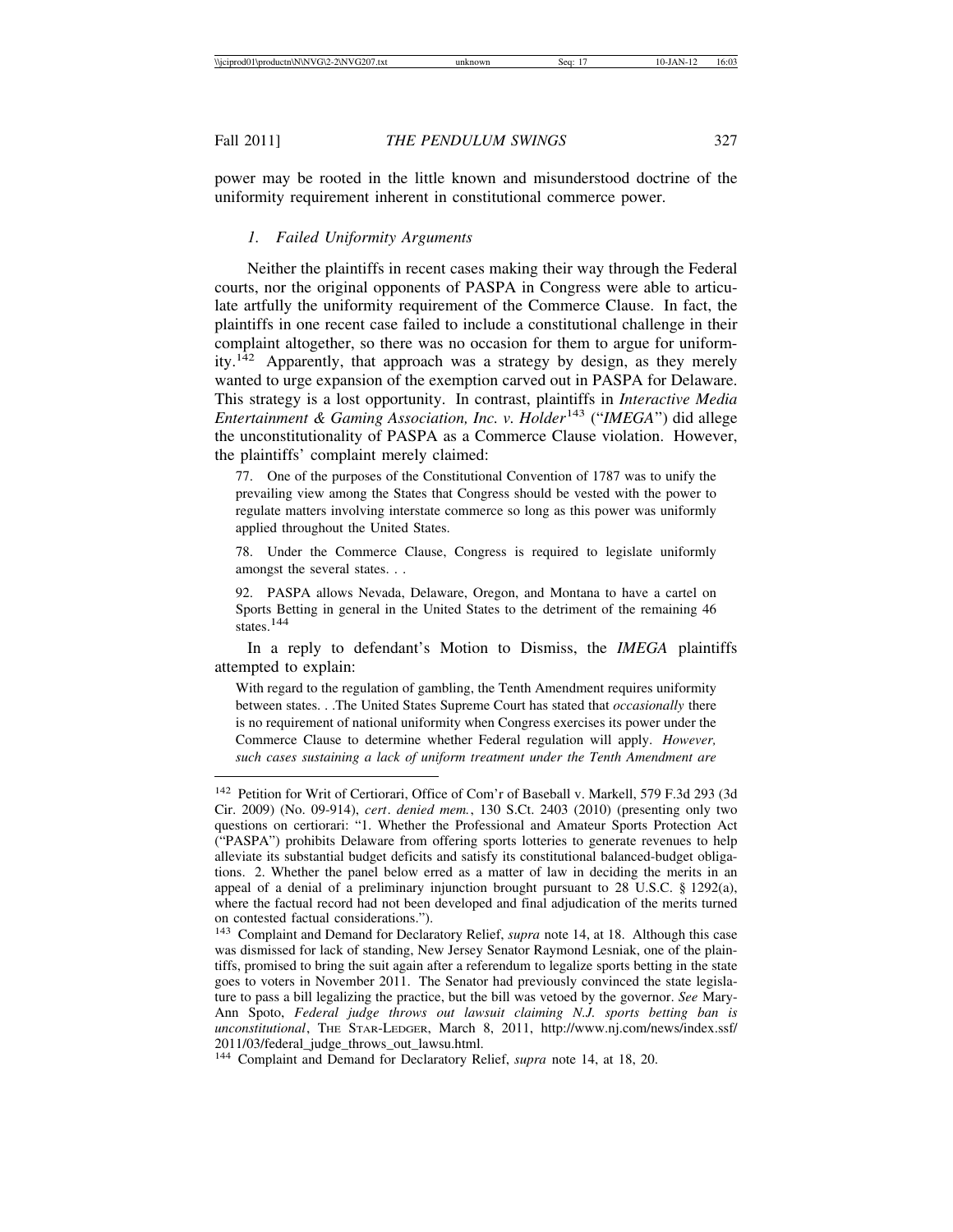*only held to apply when the subject matter of the litigation requires, or is only susceptible to, non-uniform treatment.*<sup>145</sup>

Rather inartfully, the plaintiffs then attempted to distinguish their case from *Currin v. Wallace*146 (upon which the defense relied), while analogizing it to *Secretary of Agriculture v. Central Roig Refining Co*. 147 (which plaintiffs believed supported their case).<sup>148</sup>

First, the *IMEGA* plaintiffs merely pointed out that unlike PASPA the tobacco regulation at issue in *Currin* did not make tobacco markets illegal while establishing interstate tobacco markets that disparately impacted certain states.<sup>149</sup> The plaintiffs attempted to draw the inference that since PASPA makes sports betting illegal for some states but not others, then it is unconstitutional. Surprisingly, the plaintiffs failed to state even that plainly. While the *IMEGA* plaintiffs made a valid point, they made no additional argument to explain why that point mattered, rendering it completely ineffective.

Second, the *IMEGA* plaintiffs alleged that the non-uniform nature of PASPA was unlike the disparate regulations controlling the production and refining of sugar in *Central Roig*, because the Court in that case only stated there was no requirement for "geographic uniformity" under the Commerce Clause.150 In *Central Roig*, the costs of sugar production in U.S. states were different than in Puerto Rico, which gave rise to an exception of the uniform regulation of the sugar trade. The *IMEGA* plaintiffs claimed that, unlike the case in *Central Roig*, there was no geographic purpose for PASPA to ignore the uniformity requirement.<sup>151</sup>

Third, the *IMEGA* plaintiffs argued that since an anti-gambling advertising statute was invalidated for "containing a variety of exemptions, some with obscured congressional purposes," PASPA likewise should be invalidated on similar grounds.<sup>152</sup> These arguments were feeble attempts to call into question PASPA's unfair discrimination against states due to non-uniformity; unfortunately, they lacked a necessary foundation in constitutional support.

The congressional record on the bill that became PASPA, Senate Bill 474,153 reveals an even more disappointing attempt at challenging PASPA's discrimination against the states by calling for uniformity. In fact, after including several paragraphs on the states' rights issue, the record includes only a few sentences on the discrimination issue, merely amounting to an identification of the matter without any substantive argument against it: "Perhaps even more troubling, this legislation would blatantly discriminate between the States.

<sup>145</sup> Brief of Plaintiffs Interactive Media Ent'mt & Gaming Ass'n, Inc. in Opposition to Defendants' Motion to Dismiss at 28, Interactive Media Entm't & Gaming Ass'n, Inc. v. Holder, 2011 WL 802106 (2011) (No. 09-1301) (emphasis in original) [hereinafter Interactive Media Opposition].

<sup>&</sup>lt;sup>146</sup> Currin v. Wallace, 306 U.S. 1 (1939); *see infra* notes 160, 211 and accompanying text.<br><sup>147</sup> Sec'y of Agric. v. Cent. Roig Ref. Co., 338 U.S. 604 (1950).<br><sup>148</sup> Interactive Media Opposition, *supra* note 145, at 29-

<sup>(1999) (</sup>internal quotes omitted)).

<sup>153</sup> S. 474, 102d Cong. (1992) (enacted).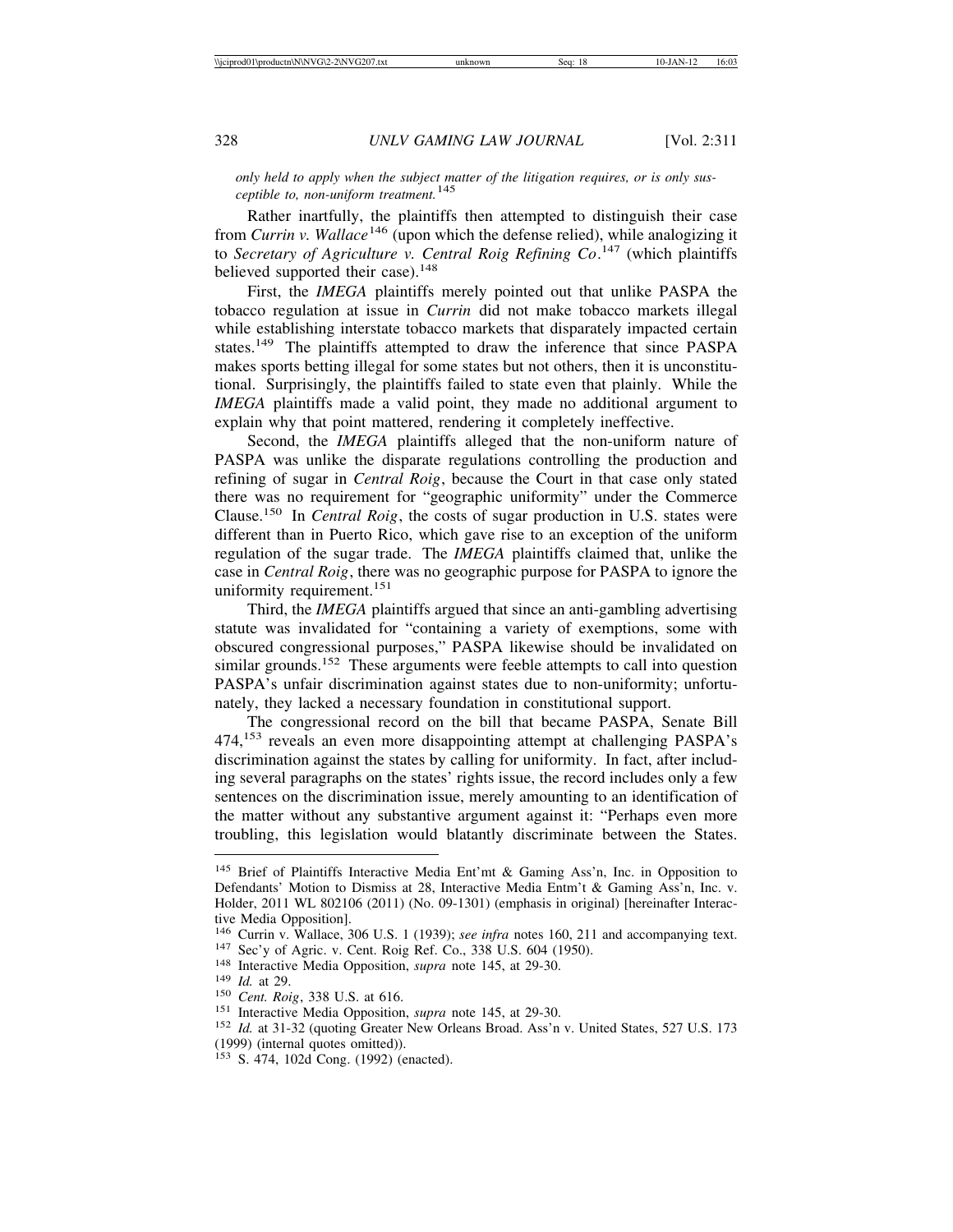Under S. 474, Nevada, Oregon, and Delaware would be grandfathered. Thus, these three States would be granted a Federal monopoly on lawful sports wagering to the exclusion of the other 47 States."<sup>154</sup> This was simply inadequate to challenge PASPA successfully.

If future challengers of PASPA expect to carry the Court, they must better articulate the constitutional arguments that refute discrimination between the states, including the constitutional foundation supporting the lost uniformity requirement of the Commerce Clause.

# *2. Understanding the Lost Uniformity Requirement*

The above allegations, while mostly legitimate, were little more than empty arguments. They lacked the substance required to prevail over the Court's seemingly settled, yet incomplete, Commerce Clause position. It is true that the modern Court has routinely indicated that the Constitution does not require uniformity in the exercise of the commerce power over the states.<sup>155</sup> Rather, the Court has stated, Congress is free to "regulate states unevenly" under the commerce power.<sup>156</sup> In fact, the Court has even gone so far as to describe the notion that congressional action might be invalid for lack of uniformity as having "no warrant."157 After all, the Court reasoned, the commerce power is plenary, so Congress may use its discretion when wielding that power.<sup>158</sup>

Found in the pages of the Court's opinions, this trend buoyed proponents' confidence in PASPA's constitutionality, even though the law clearly discriminated against all but a few states.<sup>159</sup> The law's sponsor, Senator Bill Bradley, rationalized that since the Supreme Court "explicitly held that there is no requirement of uniformity when Congress is exercising its power pursuant to the Commerce Clause," then there was "no legitimate constitutional basis" for contesting the law for discriminating among the states.<sup>160</sup>

Thus, by its plain language, PASPA carved out discriminatory exemptions for specific states.161 Congress had "no wish to apply this new prohibition retroactively to Oregon or Delaware, which instituted sports lotteries prior to

<sup>154</sup> S. REP NO. 102-248, at 11 (1992), *reprinted in* 1992 U.S.C.C.A.N. 3553, 3563 (Minority Views of Senator Grassley).

<sup>155</sup> Thomas B. Colby, *Revitalizing the Forgotten Uniformity Constraint on the Commerce Power*, 91 VA. L. REV. 249, 259 nn. 32-34 & 36 (2005).

<sup>156</sup> *Id.*

<sup>157</sup> *Id.*

<sup>158</sup> *Id.* at 259.

<sup>159</sup> *Id.*

<sup>160</sup> Bill Bradley, *The Professional and Amateur Sports Protection Act – Policy Concerns Behind Senate Bill 474*, 2 SETON HALL J. SPORT L. 5, 17-18 (1992). Senator Bradley cited to *James Clark Distilling Co. v. W. Md. Ry. Co.*, 242 U.S. 311 (1917) and *Currin v. Wallace*, 306 U.S. 1 (1939), but his conclusion was based on an egregious constitutional error committed by the Court. As discussed later in this Part III, *James Clark Distilling* did not, in fact, explicitly hold that uniform treatment of the states was not a requirement of the Commerce Clause, and the *Currin* Court misunderstood *James Clark Distilling* and its previous line of cases; *see also* Colby, *supra* note 155, at 260.

<sup>161</sup> 28 U.S.C. § 3704(a)(1)-(3) (2006).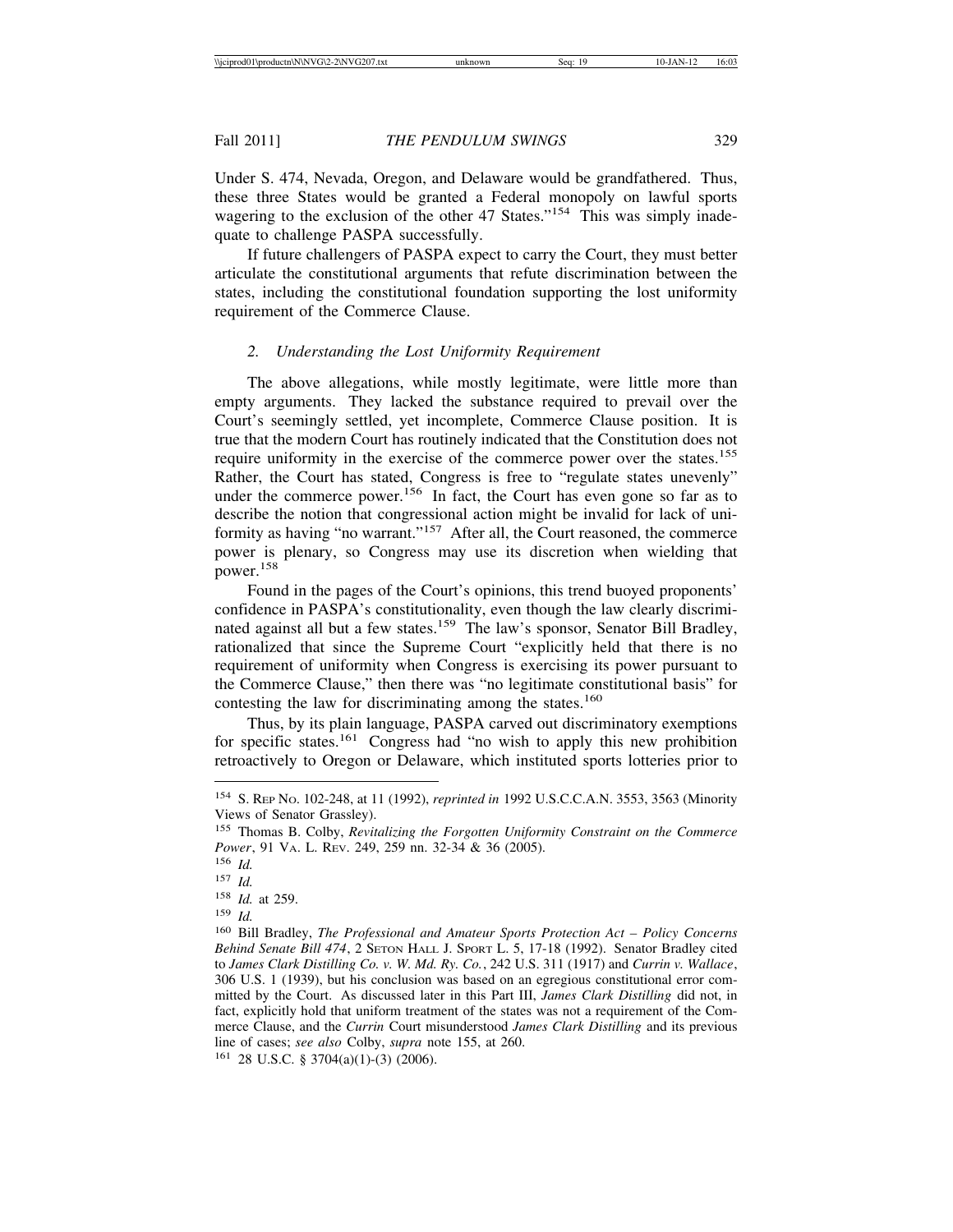the introduction of [the federal] legislation,"162 nor did it wish to apply the prohibition to Montana's form of sports betting already existing in bingo parlors.<sup>163</sup> And, of course, Congress had no "desire to threaten the economy of Nevada, which over many decades has come to depend on legalized private gambling, including sports gambling, as an essential industry."<sup>164</sup>

Significantly, the National Conference of State Legislatures, the National Association of State Budget Officers, the North American Association of State and Provincial Lotteries, and the Council of State Governments opposed PASPA for, among other reasons, its unequal treatment of the states.<sup>165</sup> Furthermore, the Department of Justice, in a letter to Senator Biden, then Chair of the Judiciary Committee, expressed its concerns about the constitutionality of the proposed law.<sup>166</sup>

Despite concerns about its constitutionality, PASPA passed anyway. But did that mean the uniformity concern was unfounded? Not in the least. Professor Colby made a thorough and compelling argument supporting the Commerce Clause's uniformity requirement based on historical research of the Framers' intent, historical documents, and political impetus for including the commerce power in the Constitution.167 In his view, the "uniformity constraint on the commerce power was of the utmost importance to the framing generation, and it is highly unlikely that the Constitution would have been proposed or ratified without it."<sup>168</sup> He asserts that the modern Court's interpretation of commerce power uniformity is flawed and should be returned to the proper construction that provided for uniform application of the commerce power among the states.<sup>169</sup>

The uniformity requirement of the commerce power was of fundamental importance to the Framers.170 But based on a plain text reading of the section, notes Professor Colby, the modern Supreme Court has repeatedly stated, but has not explicitly held, that the Constitution does not require or constrain Congress to legislate uniformly among the states under the Commerce Clause.<sup>171</sup> Today's Court is likely to reach the same conclusion, finding a "straightforward textual reading" of the Constitution to support the constitutionality of PASPA, because of the way in which the Commerce Clause contrasts with the Bankruptcy Clause and the Tax Uniformity Clause.172 Both the Bankruptcy Clause and the Tax Uniformity Clause explicitly require uniform regulation, while the

<sup>162</sup> JUDICIARY COMM., S. REP NO. 102-248, at 8 (1992), *reprinted in* 1992 U.S.C.C.A.N. 3553, 3559.

<sup>163</sup> 138 CONG. REC. 12,973 (daily ed. June 2, 1992) (statement of Sen. DeConcini).

<sup>164</sup> S. REP NO. 102-248, at 8.

<sup>165</sup> Colby, *supra* note 155, at 256-57.

<sup>166</sup> Letter from W. Lee Rawls, Assistant Att'y Gen., U.S. Dep't of Justice, to Sen. Joseph R. Biden, Jr. Chairman, Comm. on the Judiciary, United States S. (Sept. 24, 1991) *available at* http://federalgaminglaw.com/page18/files/PAPSAletters\_DOJ\_Senate91.pdf.

<sup>167</sup> *See generally* Colby, *supra* note 155.

<sup>168</sup> *Id.* at 311.

<sup>169</sup> *Id.* at 255.

<sup>170</sup> *Id.* at 253.

<sup>171</sup> *Id.* at 252.

<sup>172</sup> *Id.*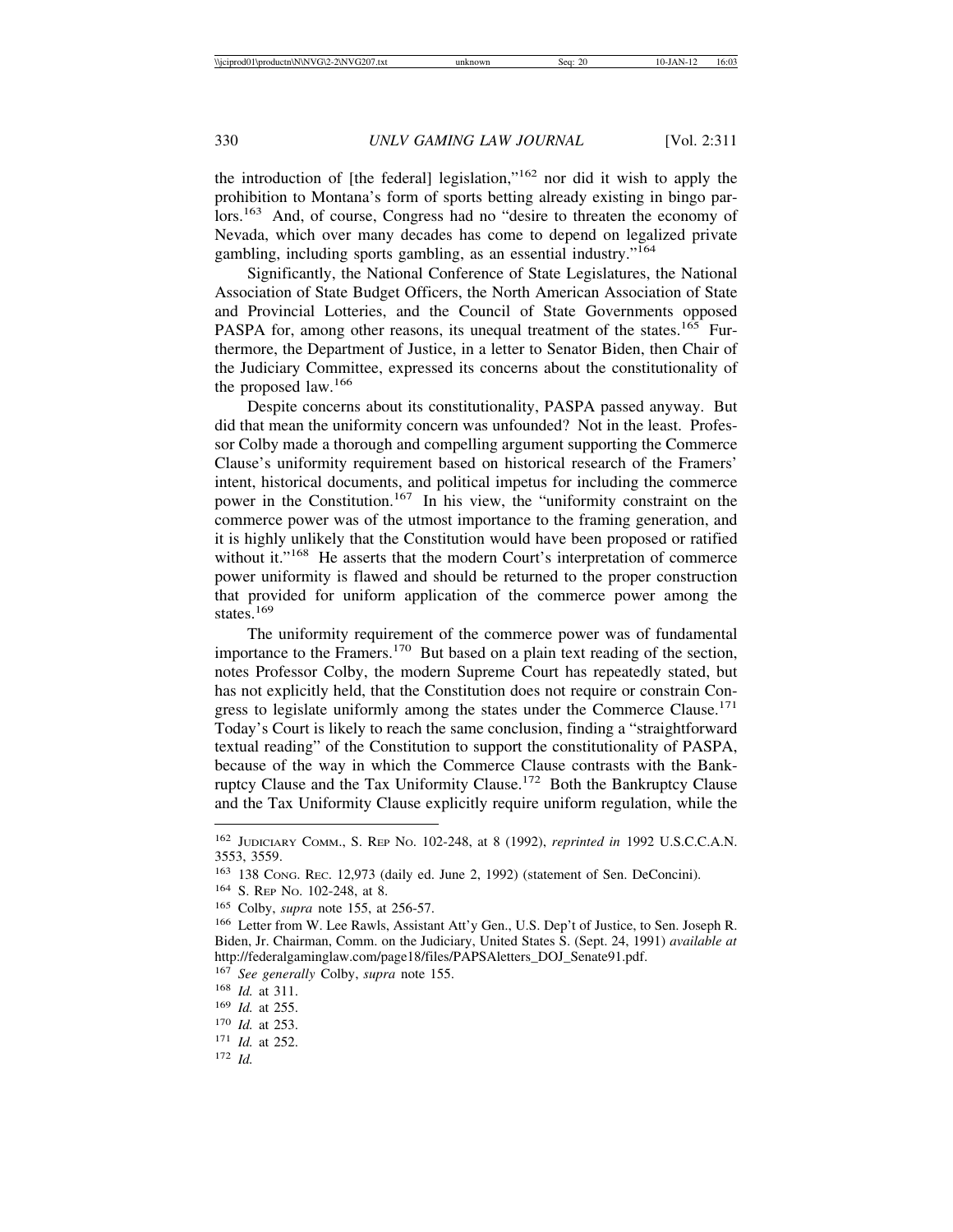Commerce Clause does not.173 So, unless opponents of PASPA can persuade the Court to reconsider the underlying constitutional genesis of the Commerce Clause, and its elusive uniformity requirement, the Court will likely reject a commerce power challenge.

To that end, opponents of PASPA should appeal to the Court's reverence for historical tradition to urge it to drop the modern trend in favor of a rule consistent with the Framers' original intent and "the once-settled general understanding of the scope of the commerce power."174 As Professor Colby explains:

It would probably come as a surprise to Senator Bradley, and to many members of the current Supreme Court, that Justice Story once declared quite matter-of-factly that the Constitution "prevent[s] any possibility of applying the power to. . .regulate commerce[ ] injuriously to the interests of any other state, so as to favour or aid another." And the Justices might be even more shocked to learn that the Court itself once decreed that, because "the want of uniformity in commercial regulations[ ] was one of the grievances of the citizens under the Confederation[ ] and the new Constitution was adopted, among other things, to remedy th[at] defect[ ] in the prior system," the Constitution provides that "Congress. . .is forbidden to make any discrimination in enacting commercial or revenue regulations."<sup>175</sup>

Thus, there is historical evidence supporting the proposition that the Commerce Clause requires an element of uniformity, even without an express phrase to that effect in the text of the Constitution.

Furthermore, much like the Court was able to find the principle of Equal Protection of citizens inherent in the Fifth Amendment's Due Process Clause,  $176$  so too can the Court find a requirement for fundamentally fair, uniform treatment among the states inherent in the Commerce Clause. Of course, ordinary principles of statutory construction would reject such an interpretation, instead requiring a plain text analysis. Certainly, if the object of construction were a statute, then where two clauses include a uniformity requirement while another does not, the rules of construction would foreclose extension of the uniformity provision to the latter.<sup>177</sup> However, the object of interpretation is not a statute. As Chief Justice Marshall once said, "we must never forget that it is a constitution we are expounding."<sup>178</sup>

The Constitution was adopted, in part, to ensure the efficiency and nondiscrimination of commercial regulations.179 Professor Colby describes the "effi-

<sup>&</sup>lt;sup>173</sup> *See* U.S. Const. art. I, § 8, cl. 1, 3-4.<br><sup>174</sup> Colby, *supra* note 155 at 262.<br><sup>175</sup> *Id.* at 262-63 (quoting from 2 JOSEPH STORY, COMMENTARIES ON THE CONSTITUTION OF THE UNITED STATES § 1011 (Boston, Hilliard, Gray, and Co. 1833) and Ward v. Maryland, 79 U.S. (12 Wall.) 418, 431 (1870)).<br><sup>176</sup> *See* Bolling v. Sharpe, 347 U.S. 497, 498-99 (1954).

<sup>&</sup>lt;sup>177</sup> The canon of construction implied here is *expressio unius est exclusio alterius*, a "canon of construction holding that to express or include one thing implies the exclusion of the other, or of the alternative." BLACK's LAW DICTIONARY 494 (abr. 8th ed. 2005).

 $178$  McCulloch v. Maryland, 17 U.S. (4 Wheat.) 316, 407 (1819) (emphasis omitted). Along the same lines, Judge Learned Hand once mused, "There is no more likely way to misapprehend the meaning of language  $-$  be it in a constitution, a statute, a will or a contract  $$ than to read the words literally, forgetting the object which the document as a whole is meant to secure." Cent. Hanover B. & T. Co. v. C.I.R., 159 F.2d 167, 169 (2d Cir. 1947).

<sup>179</sup> Colby, *supra* note 155 at 289.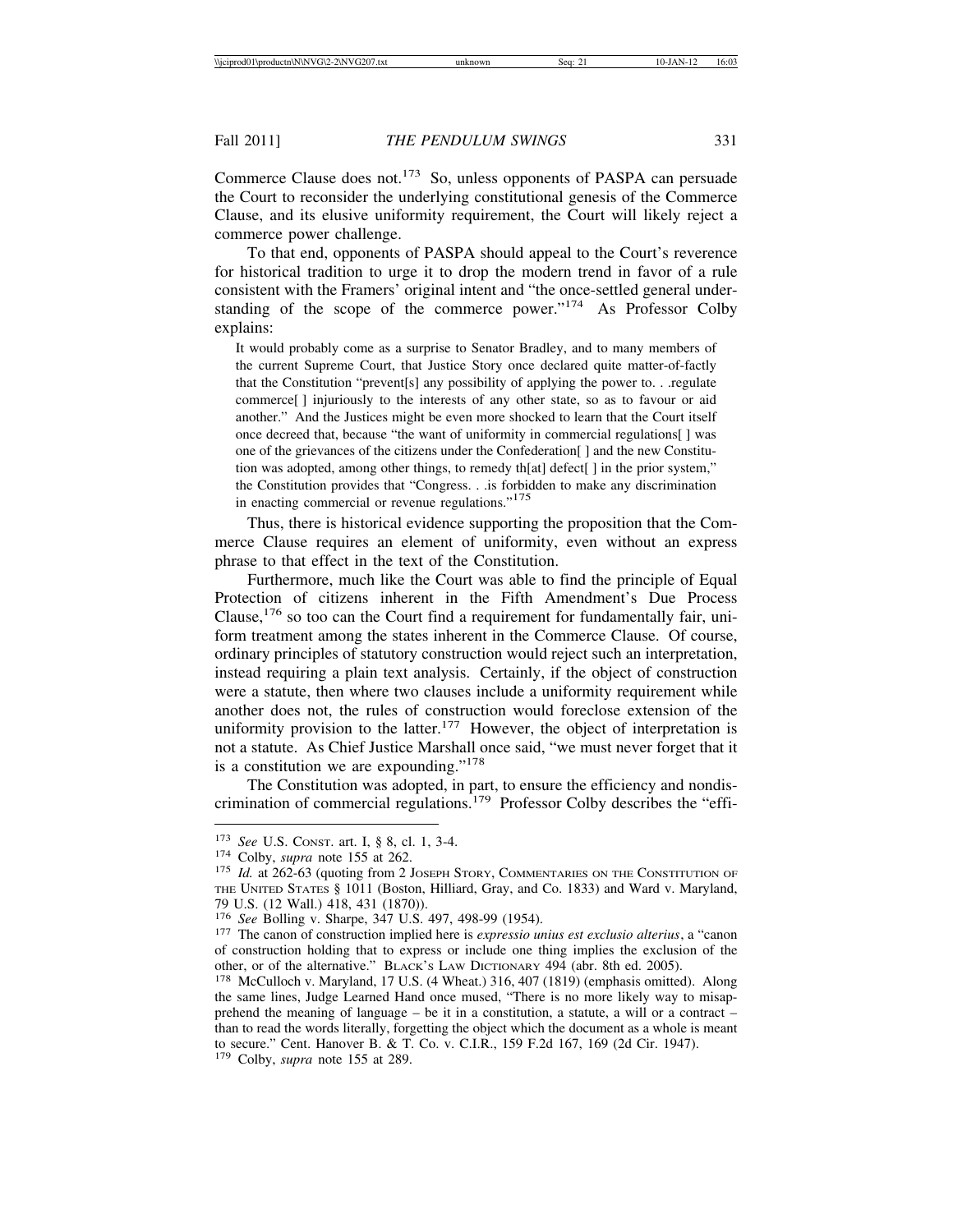ciency" goal as requiring "uniform rules" and the "nondiscrimination" goal as requiring "uniform treatment" of the states.<sup>180</sup> He explains that while the Framers were originally concerned with both "uniform rules" and "uniform treatment" of the states,<sup>181</sup> eventually the uniform rules requirement eroded away.182 Thus, the erosion of the uniform rules requirement made it possible for Congress to enact laws regulating interstate commerce that were flexible enough to incorporate state law preferences, while still remaining uniform in their treatment of all states. In other words, the ultimate outcome or effect of specific legislation may differ from one state to another, due to nuances at the state level, but the federal law itself must still treat states uniformly.

A trio of cases both affirms the existence of a uniform treatment requirement for Commerce Clause power and explains how the requirement has come to be forgotten. In a dormant Commerce Clause case called *Leisy v. Hardin*, 183 the Court explained that "interstate commerce, consisting in the transportation, purchase, sale and exchange of commodities, is national in its character, and must be governed by a uniform system."184 That case dealt with the appropriate role of state regulation regarding the sale of alcoholic beverages shipped in interstate commerce.185 The Court noted that the power to regulate interstate commerce rested exclusively with Congress, but Congress could exercise that power "to permit the states to decide for themselves whether to prohibit the importation of alcoholic beverages" into their borders.<sup>186</sup>

Consequently, Congress enacted the Wilson Act, which did just that – it "allowed the states to preclude the sale of imported liquor."<sup>187</sup> During congressional debates on the proposed law, members of Congress agreed that the Commerce Clause mandated uniformity; the only dispute was to what extent that uniformity requirement was meant to reach.<sup>188</sup> Opponents of the Wilson Act argued that the proposed law would be unconstitutional for lack of uniform rules, not uniform treatment, claiming

[t]he laws and regulations prescribed by the States would be as various as the characteristics of their population and wholly wanting in uniformity. The very object of [the Commerce Clause] in the Constitution was to create uniformity . . . and yet [the Wilson Act] would destroy all uniformity. [The Wilson Act] would destroy the interstate-commerce clause of the Constitution and all the purposes for which it was enacted originally.<sup>189</sup>

The concern was that allowing states to impose their own sets of rules would create inefficiency in commerce and differing results in each state.<sup>190</sup>

<sup>186</sup> Colby, *supra* note 155, at 293-94.

<sup>180</sup> *Id.*

<sup>181</sup> *See generally* Colby, *supra* note 155.

<sup>182</sup> *Id.* at 289.

<sup>183</sup> Leisy v. Hardin, 135 U.S. 100 (1890).

<sup>184</sup> *Id.* at 109.

<sup>185</sup> *Id.* at 110.

<sup>187</sup> *Id.* at 294.

<sup>188</sup> *Id.*

<sup>189</sup> *Id.* at 294-95 (citing 21 CONG. REC. 5369 (1890) (statement of Rep. Culberson) and 21 CONG. REC. 4966, 4957 (1890) (statement of Sen. Vest) (internal quotations omitted). <sup>190</sup> *See generally id.* at 294-96.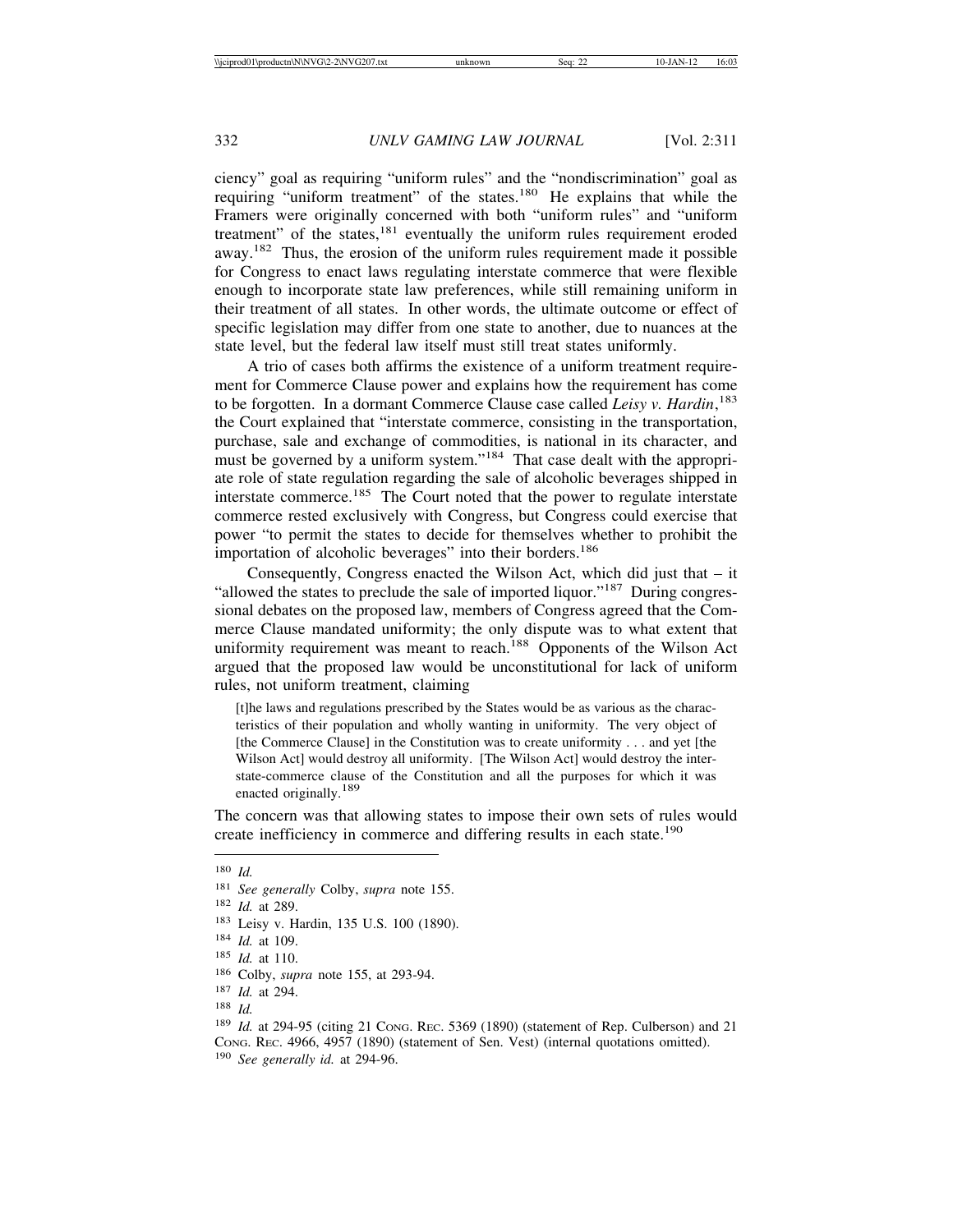In contrast, proponents of the Wilson Act countered that Congress could "allow for nonuniform results without running afoul of the uniformity constraint on the commerce power" as long as the states are treated alike.<sup>191</sup> Supporters of the law explained that the "effect of the bill . . . will be *to leave every State in the Union free to determine for itself what its policy shall be* in respect of the traffic in intoxicating liquors" which is constitutionally valid because it gives "*no preference to one State over another*."192 The prevailing view, then, was that differing outcomes in the enforcement of federal law stemming from the differences in varying state policies was permissible, as long as no state was treated differently or its policies granted a preference by the federal legislation.

When the Wilson Act faced challenges in the courts, the previous arguments of the legislative debates echoed once again. Opponents, seeking strict uniformity of rules, argued that the law "lack[ed] the element of uniformity, which . . . is an indispensible requisite of the regulation of interstate commerce."<sup>193</sup> They claimed that the Framers intended that laws enacted by the commerce power be "uniform in operation" resulting in "a uniform rule of regulation throughout the country."<sup>194</sup> Furthermore, if state laws were to differ on the subject, then "there would always be that want of uniformity in regulation . . . which we have seen is a requisite of any regulation of inter-state commerce."<sup>195</sup>

On the other hand, supporters of the Wilson Act defended its constitutionality by affirming its uniform treatment of the states. They countered: "'It is a regulation of commerce, uniform and general in its operation' in that it applies equally to all of the states; 'the want of uniformity,' to the extent that there was one, resulted from divergent state laws, which did not affect the constitutionality of the federal statute."<sup>196</sup>

The Court agreed with supporters of the Wilson Act and upheld the law. In *Wilkerson v. Rahrer*, 197 the Court's decision confirmed what *Leisy* stood for: that "a law allowing all of the states to regulate as they saw fit did not violate the Commerce Clause."198 Implying that the Commerce Clause mandated uniformity in treatment (or nondiscrimination between the states) the Court said, "[Congress] has taken its own course and made its own regulation, applying to these subjects of interstate commerce one common rule, whose *uniformity is not affected by variations in state laws*. . ."199 In other words, says Professor Colby, "in the relevant constitutional sense, the federal statute was uniform in that it applied equally in every state (uniform treatment); it was only a differ-

<sup>191</sup> *Id.* at 295. <sup>192</sup> *See id.* at 295 (citing CONG. REC. 4954 and 4965 (1890)) (emphasis added). <sup>193</sup> Colby, *supra* note 155, at 296 (citing Brief for the Appellee at 19, *In re* Rahrer, 140 U.S. 545 (1891) (No. 1529)) (emphasis omitted).

<sup>194</sup> *Id.* at 296 (citing Brief for the Appellee at 40 and 22, *In re* Rahrer, 140 U.S. 545 (1891) (No. 1529)).

<sup>195</sup> *Id.* at 296 (citing Brief for the Appellee 25, *In re* Rahrer, 140 U.S. 545 (1891) (No. 1529)) (emphasis omitted).

<sup>196</sup> *Id.* at 296-97 (citing Brief for the Appellant at 14, *In re* Rahrer, 140 U.S. 545 (1891) (No. 1529))<br><sup>197</sup> *In re* Rahrer, 140 U.S. 545 (1891).

<sup>&</sup>lt;sup>198</sup> Colby, *supra* note 155, at 297.<br><sup>199</sup> *In re Rahrer*, 140 U.S. at 561 (emphasis added).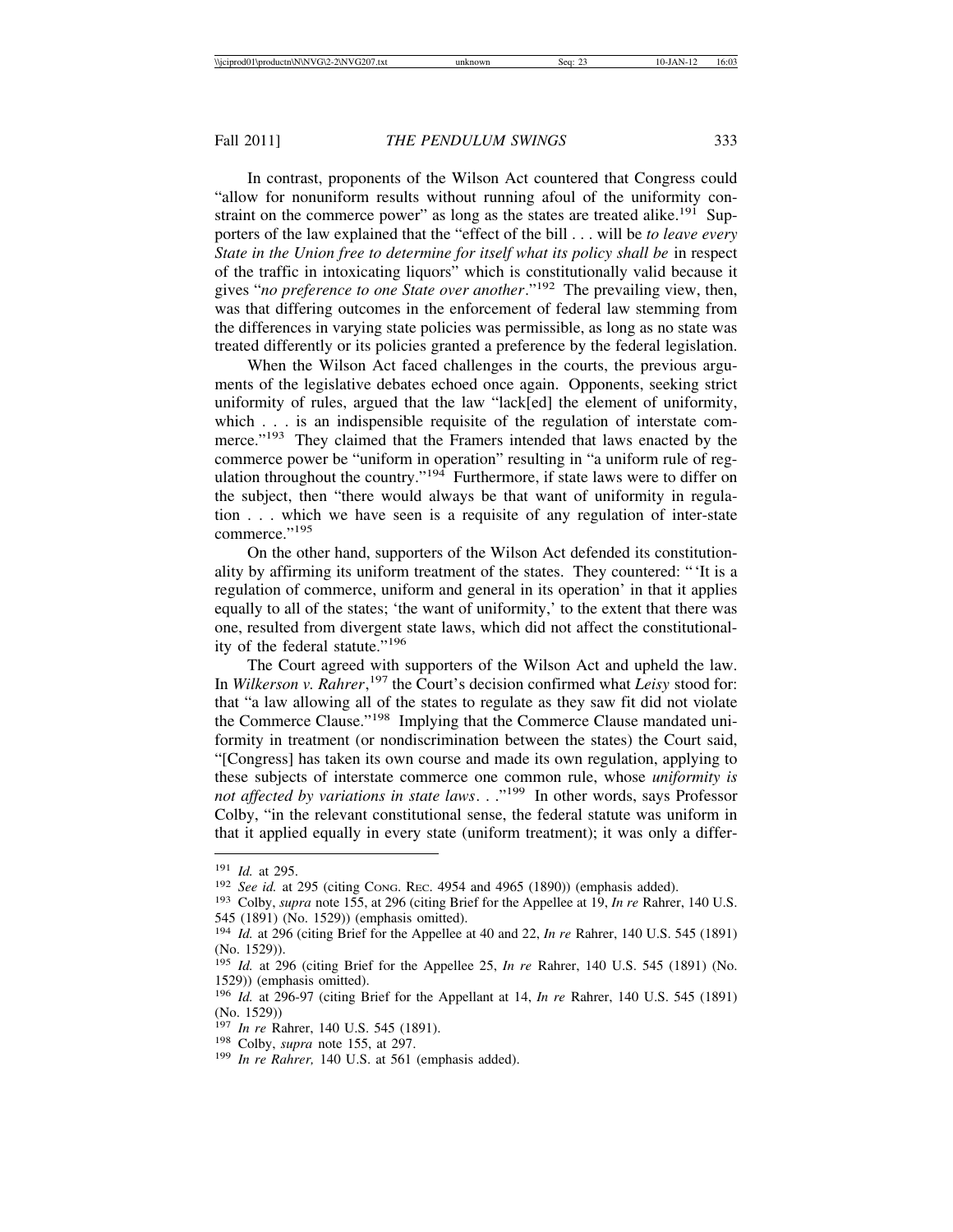ence in state laws that led to nonuniformity in the alcohol market (nonuniform rules). And that difference was not of a constitutional dimension."200 Thus, the issue appeared to be settled.

Unexpectedly however, while affirming this issue for a third time, the Court's poor choice of language "sowed the seeds of the evisceration" of the Commerce Clause uniformity constraint in future cases.201 In the 1917 case James Clark Distilling Co. v. Western Maryland Railway Co.,<sup>202</sup> the Court considered the constitutionality of the Webb-Kenyon Act, which was enacted to address the ineffectiveness of the Wilson Act.<sup>203</sup> The Webb-Kenyon Act banned the shipment of alcohol into "dry states," or states that prohibited (or tightly restricted) the sale of alcohol.<sup>204</sup> Opponents of the law raised the same issues that were raised in *Leisy* and *Rahrer*; that is to say, the law "would subvert the whole intent, spirit, and purpose of the commerce clause, which is essentially to establish a uniform system."<sup>205</sup>

The Court again rejected those arguments and sustained the law, just as it had done in *Leisy* and *Rahrer*. The Commerce Clause did not require uniformity in the operating rules within states in order for federal law to remain true to the Constitution – as long as the federal law treated states equally. The Court stated,

[S]o far as uniformity is concerned, there is no question that the act *uniformly applies* to the conditions which call its provisions into play – that its provisions apply to all the States, – so that the question really is a complaint as to the want of uniform existence of things to which the act applies and not to an absence of uniformity in the act itself.<sup>206</sup>

Thus, the Court had again reiterated that a federal law was valid when it applied equally to the states, while not requiring uniform rules of ultimate enforcement of the law in every state. The Webb-Kenyon Act was still within the constraint of constitutional uniformity even if some states chose to permit the sale of alcohol within their borders (precluding enforcement of the law) while other states did not (requiring enforcement of the law).

Unfortunately, the Court did not end its discussion of the issue there. In what Professor Colby calls "at best dysfunctionally inarticulate, at worst an illconsidered and erroneous dictum," the Court penned a statement that "alone spawned the line of cases recounting the principle that there is no uniformity requirement in the exercise of the commerce power."207 Following its explanation in support of uniform treatment, the Court stated: "But aside from this it is obvious that the argument seeks to engraft upon the Constitution a restriction not found in it, that is, that the power to regulate conferred upon Congress obtains subject to the requirement that regulations enacted shall be uniform

<sup>200</sup> Colby, *supra* note 155, at 297 (emphasis omitted).

<sup>201</sup> *Id.* at 298.

<sup>202</sup> James Clark Distilling Co. v. W. Md. Ry. Co., 242 U.S. 311 (1917).

<sup>203</sup> *Id.* at 320-21.

<sup>204</sup> Colby, *supra* note 155, at 297.

<sup>205</sup> *Id.* (quoting 49 CONG. REG. 2904 (1913)).

<sup>206</sup> *James Clark Distilling Co.*, 242 U.S. at 326-27 (emphasis added).

<sup>207</sup> Colby, *supra* note 155, at 300.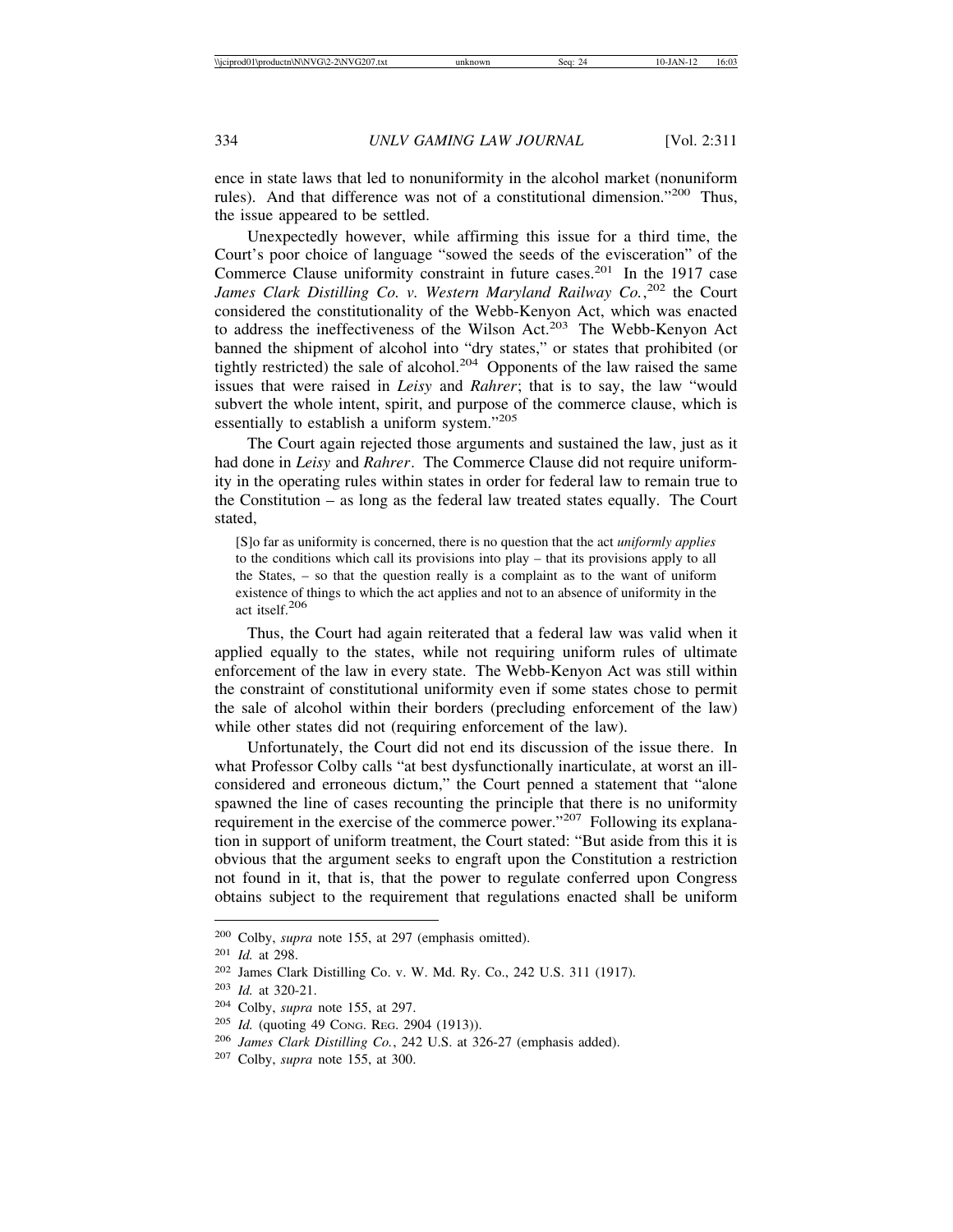throughout the United States."208 Professor Colby's analysis of the issue suggests the Court was referring to the argument by challengers of the law urging uniform rules, not uniform treatment. This is supported by the fact that the Court subsequently examined *Leisy* again and concluded that it "plainly refute[d]" the argument before the Court (rejecting uniform rules, but requiring that interstate commerce "be governed by a uniform system").<sup>209</sup> Ultimately, the Court simply meant to say that the statute in question was "uniform because it treat[ed] all of the states the same. Those who demand more – that a single, uniform rule must ultimately apply to individuals in every state – are asking for something that the Constitution does not require."<sup>210</sup>

These ill-crafted and myopic comments resulted in a shift away from the uniformity requirement once reverenced by the Court and inherent in the Commerce Clause. Instead of promulgating the existence of the requirement, the Court killed it off. In *Currin v. Wallace*, 211 some twenty years later, the Court lost sight of the meaning of its previous decisions and, relying on *James Clark Distilling*, wrongly rejected the notion of any kind of uniformity restraint on the commerce power. The Court opined, "To hold that Congress in establishing its regulation is restricted to the making of uniform rules would be to impose a limitation which the Constitution does not prescribe. There is no requirement of uniformity in connection with the commerce power."<sup>212</sup>

This unfortunate error in constitutional law jurisprudence should be revisited, because as was discussed earlier, the uniformity requirement of the commerce power was "perhaps [the Framers'] single most fundamental concern at the [Constitutional] Convention."213 The uniformity constraint was so important to the Framers that it is doubtful whether the Constitution would have been adopted without it.<sup>214</sup> Stripping the uniformity requirement from the commerce power, especially as understood by the Framers, creates the potential for fundamental unfairness and discrimination towards the states. This is precisely the problem with PASPA.

Other commentators agree that there is no logical reason for PASPA to discriminate against most states by carving out exceptions that create a "federal monopoly on lawful sports wagering" for a select few.<sup>215</sup> As one PASPA opponent, Senator Charles Grassley, posited, "There is simply no basis, as a matter of Federal policy, for allowing sports wagering in three States while prohibiting it in forty-seven, nor any rational basis, or support for the language of [PASPA]."<sup>216</sup>

<sup>208</sup> *James Clark Distilling Co.*, 242 U.S. at 327.

<sup>209</sup> Colby, *supra* note 155, at 299.

<sup>210</sup> *Id.* at 300.

<sup>211</sup> Currin v. Wallace, 306 U.S. 1 (1939).

<sup>212</sup> *Id.* at 14.

<sup>213</sup> Colby, *supra* note 155, at 313.

<sup>214</sup> *Id.* at 311.

<sup>215</sup> Michael Levinson, *A Sure Bet: Why New Jersey Would Benefit from Legalized Sports Wagering*, 13 SPORTS LAW. J. 143, 174 (2006) (citing S. REP. NO. 102-248, at 11 (1992), *reprinted in* 1992 U.S.C.C.A.N. 3553, 3562).

<sup>216</sup> S. REP NO. 102-248, at 11 (1992), *reprinted in* 1992 U.S.C.C.A.N. 3553, 3563 (Minority Views of Senator Grassley).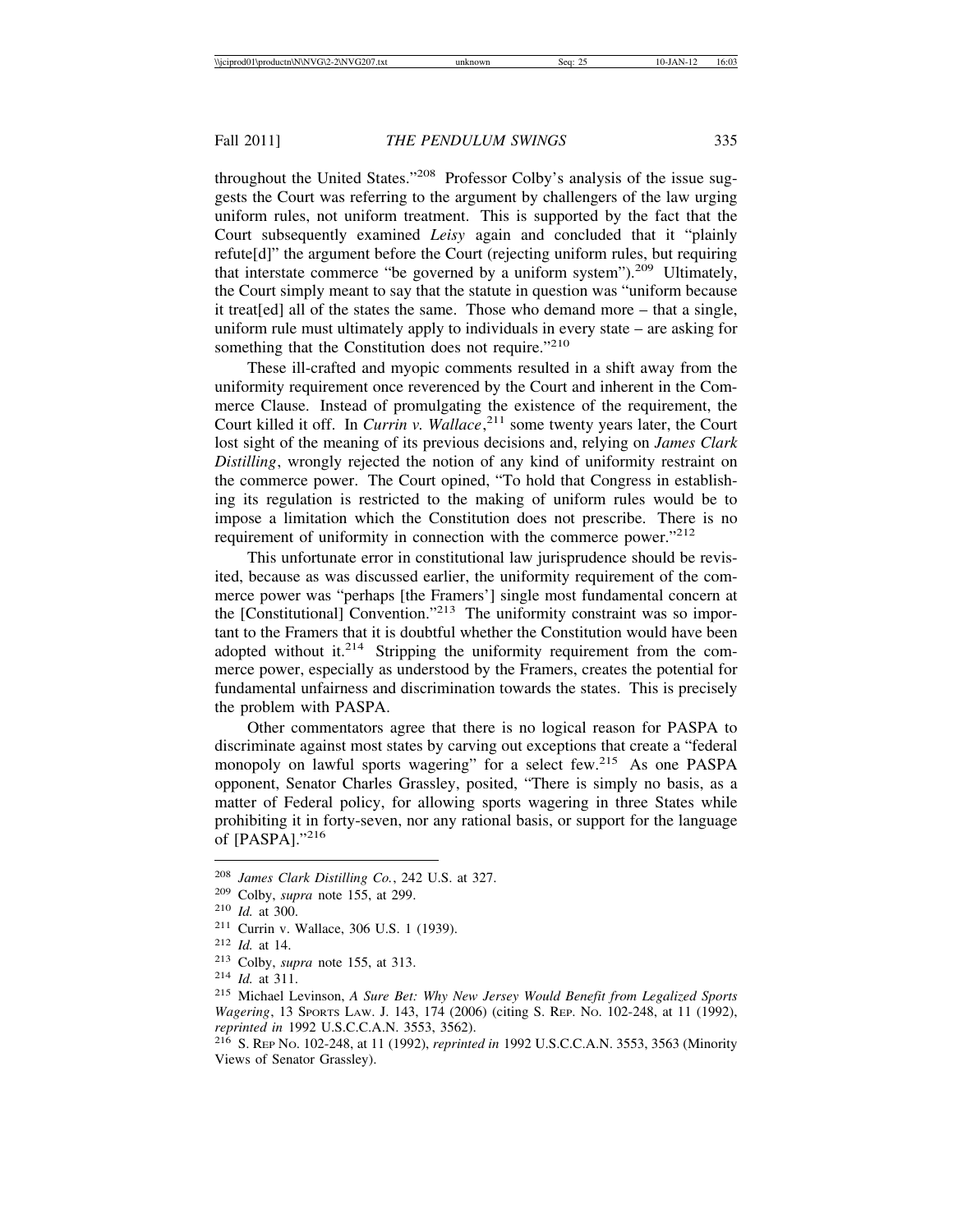A careful look at the scope of the Commerce Clause suggests PASPA is unconstitutional. Although the nature of the regulation promulgated by PASPA may be duly authorized by the enumerated commerce power of Article I, it must be applied uniformly to the several states. PASPA, by providing an exemption that allows four states to offer sports betting, but denying the same prerogative to the other forty-six, contradicts the uniformity requirement of the Commerce Clause. With the PASPA question looming, the Court will soon have an opportunity to recast the current Commerce Clause test to include once again the lost uniformity constraint so critical to the Framers.

Embracing Justice Story's admonition that the Commerce Clause was not to be used to "regulate commerce[ ] injuriously to the interests of any one state, so as to favour or aid another," $^{217}$  the appropriate test for the constitutionality of Commerce Clause legislation should be *Lopez*, set upon the bedrock of fundamental fairness afforded to the states via uniform treatment. In other words, a federal law is valid when it regulates the *channels* of interstate commerce, *instrumentalities* of interstate commerce, or *economic* activities that have a *substantial effect* on interstate commerce, *so long as* the law treats states uniformly, meaning *no state is granted an unfair preference*. Only then will it pass constitutional muster.

The weak attempts by PASPA challengers to argue the uniformity requirement thus far will not be sufficient to win over the Court. Challengers' arguments must articulate the evolution of the error leading to the elimination of the requirement, which is supported both by historical accounts of the Framing as well as case law – especially when read in context. Even so, there is no guarantee the Court will take on the issue. Then again, there is effectively no chance for the restoration of this lost requirement by the Court if challengers fail to present evidence sufficient to make the arguments persuasively.

If the Court can be persuaded to revisit the evolution of the uniformity requirement, it may be possible to persuade it to recast the *Lopez* test to include the uniformity constraint, under which PASPA almost certainly would be rendered unconstitutional as a blatant violation of uniform treatment of the states. However, even if the Court does not agree with the above analysis, and chooses not to revisit the uniformity constraint on the commerce power, PASPA may still fall as a Tenth Amendment violation of states' rights.

#### *B. The Tenth Amendment Challenge*

#### *1. Traditional State Authority and the Value of Federalism*

Just as the Court's action with regard to the Commerce Clause question is uncertain, it is also unclear whether the Court will accept a Tenth Amendment challenge. The overall weight of precedent over the last century seems to favor the rejection of a federalism challenge. However, the Court's relatively recent shift in Tenth Amendment jurisprudence at the close of the twentieth century may have turned the tide. Thus, the way in which challengers frame the Tenth Amendment problem may provide an opportunity to carry the Court.

<sup>&</sup>lt;sup>217</sup> 2 JOSEPH STORY, COMMENTARIES ON THE CONSTITUTION OF THE UNITED STATES § 1011 (Boston, Hilliard, Gray, and Co. 1833).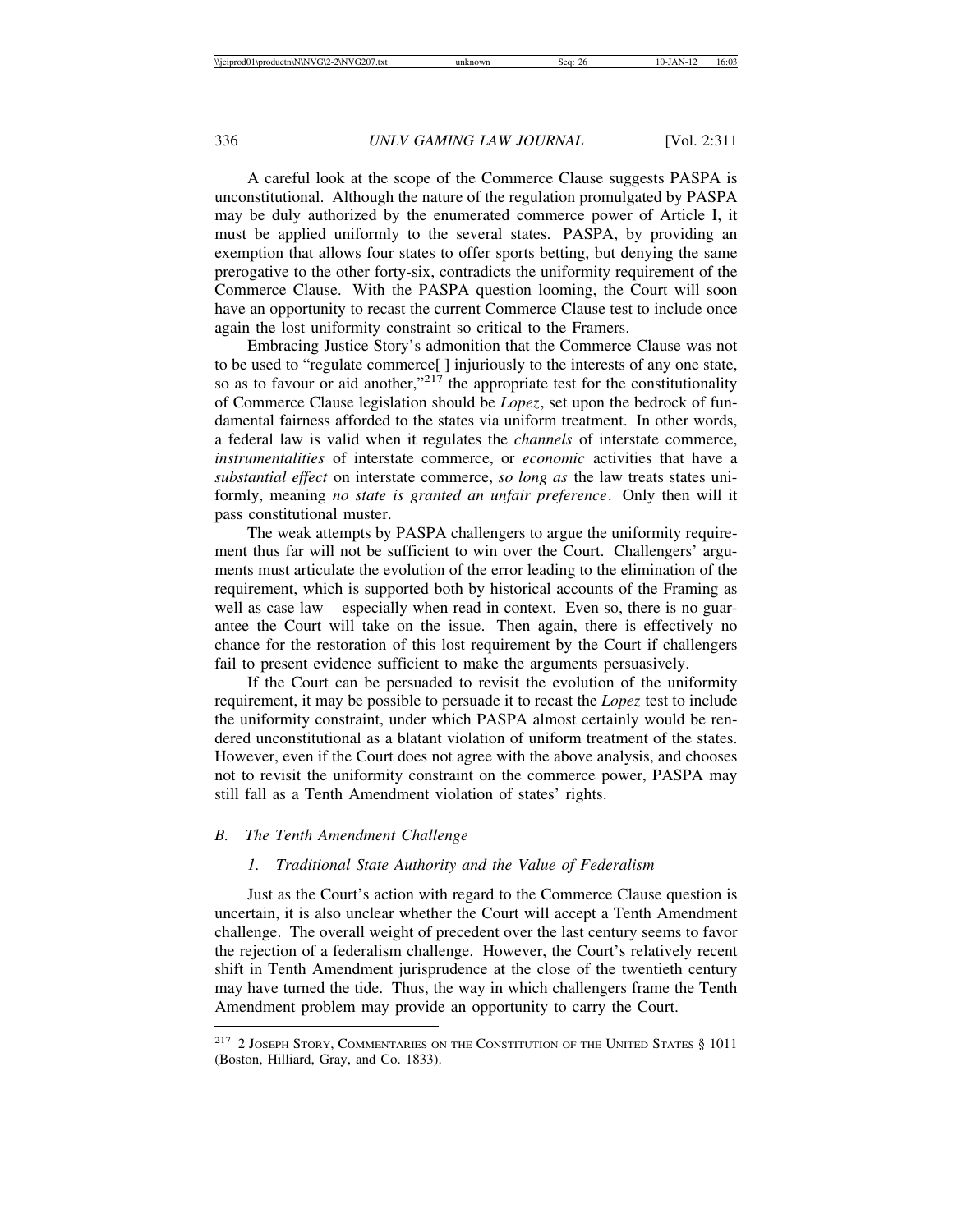Opponents of PASPA must convince the Court that a law of this type undermines the critical nature of federalism. More specifically, PASPA threatens the opportunity for states to contribute to the development of policies and values that define the nation. Furthermore, it simply encroaches too far into the zone of authority traditionally reserved to state governments.

States, with distinct community values, are necessary to further principles of federalism. In discussing the values of dualism, one commentator noted that a key argument in support of federalism is that "dualist models of federalism generally correspond to an understanding of states as distinctive communities of value."218 The values espoused by the citizenry of the different states contribute to justify the boundaries separating federal and state authority; furthermore, values may differ immensely between states. This "diversity of views" between the states "requires a broad policy market" that is a catalyst whereby "distinctive republican communities [ ] realize the outcomes of their deliberations."219 Moreover, the divergence of competing values between the states "also helps to suggest proper lines between national and state authority. With regard to the issues on which the states differ, states should enjoy autonomy. On matters of overlapping beliefs, federal control may be appropriate."<sup>220</sup>

This premise was touched upon in Justice Kennedy's concurrence in *Lopez*. While observing that it was doubtful any state would argue that prohibiting students from carrying guns on school grounds was unwise policy, he recognized that "considerable disagreement exist[ed] about how best to accomplish" the goal of keeping guns out of schools.221 Moreover, Kennedy declared that such a circumstance underscores the value of "the theory and utility of our federalism," whereby "the States may perform their role as laboratories for experimentation to devise various solutions where the best solution is far from clear."222 Kennedy's concerns were not novel, but merely reflected the outgrowth of the seed Justice Brandeis planted sixty years earlier, before the Commerce Clause's historic expansion of power, and later echoed by Justices Powell and O'Connor. Justice Brandeis explained:

To stay experimentation in things social and economic is a grave responsibility. Denial of the right to experiment might be fraught with serious consequences to the Nation. It is one of the happy incidents of the federal system that a single courageous State may, if its citizens choose, serve as a laboratory; and try novel social and economic experiments without risk to the rest of the country.<sup>22</sup>

Justice Powell agreed and questioned "how leaving the States virtually at the mercy of the Federal Government, without recourse to judicial review, will enhance their opportunities to experiment and serve as laboratories."<sup>224</sup> And Justice O'Connor rounded out the idea by reiterating that "[c]ourts and com-

<sup>218</sup> Shapiro, *supra* note 88, at 140.

<sup>219</sup> *Id.*

<sup>220</sup> *Id.*

<sup>221</sup> United States v. Lopez, 514 U.S. 549, 581 (1995) (Kennedy, J., concurring).

<sup>222</sup> *Id.*

<sup>223</sup> New State Ice Co., v. Liebman, 285 U.S. 262, 311 (1932) (Brandeis, J., dissenting).

<sup>224</sup> Garcia v. San Antonio Metro. Transit Auth., 469 U.S. 528, 567-68 n.13 (1985) (Powell, J., dissenting).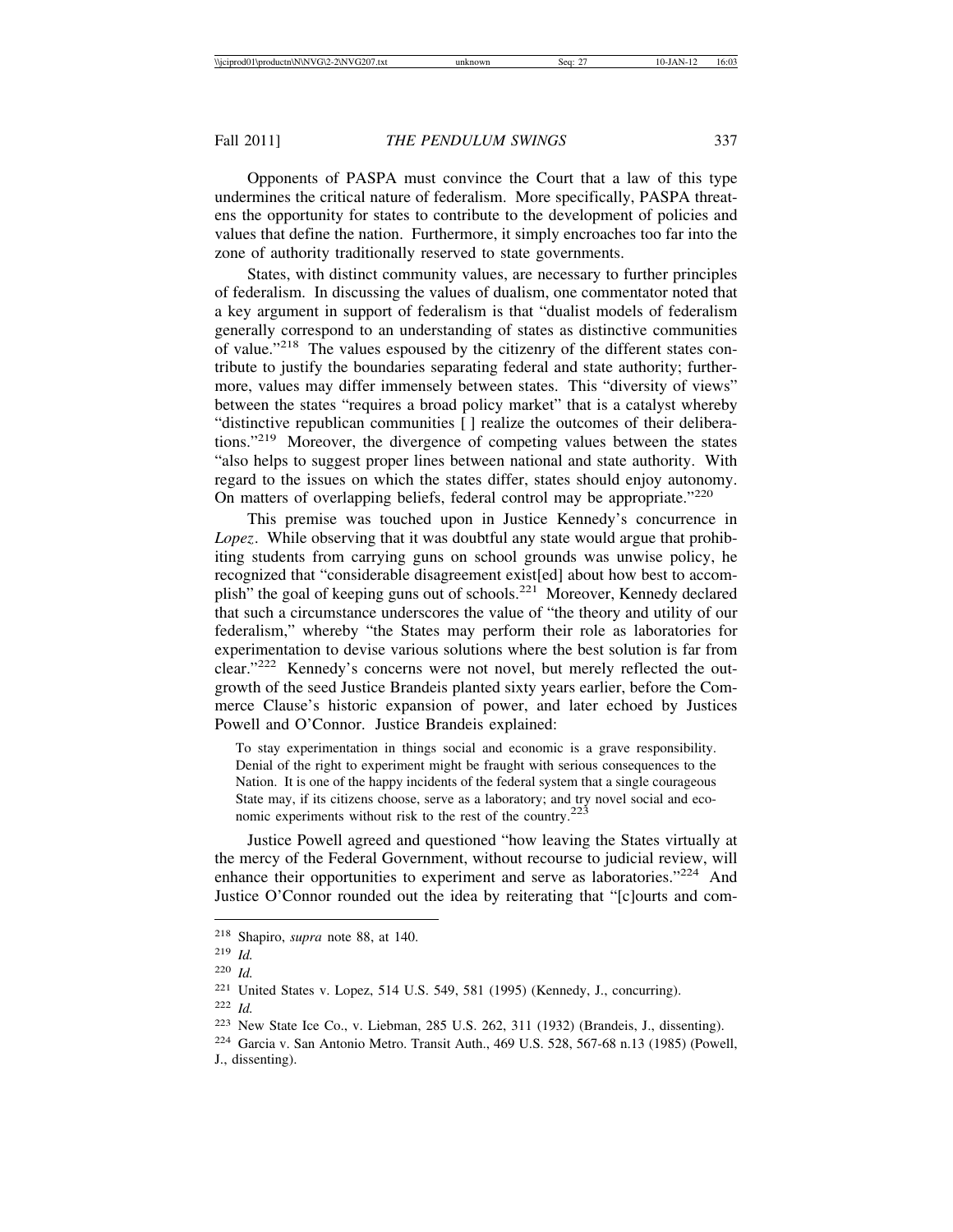mentators frequently have recognized that the 50 States serve as laboratories for the development of new social, economic, and political ideas."<sup>225</sup>

Consistent with this rationale is the fact that states view sports betting with differing degrees of acceptance – from completely embracing all forms of sports betting, to limiting the practice to lotteries, to outright rejection of sports betting and gambling in all forms.<sup>226</sup> Why not, then, preserve to states the autonomy to regulate and control the extent and nature of gambling within their borders? Just as the proponents of the Wilson Act explained 120 years ago with regard to the internal state policies for regulating intoxicating liquor, each state should be permitted today to be "*free to determine for itself what its policy shall be*" with regard to the internal regulations of sports betting.<sup>227</sup> This is an area in which the federal government should not interfere.<sup>228</sup>

# *2. PASPA as Morals Legislation*

PASPA proponents successfully skirted the legality of the states' rights issue by casting PASPA as morals legislation. As discussed previously, morals legislation is one area in which the Court has been known to defer to the legislature, even when constitutional authority was suspect. Where the Court might in other instances be inclined to invalidate a law for encroaching on states' rights, it has been less likely to do so in areas of morals legislation. Indeed, the core policies behind PASPA are morals-based.<sup>229</sup> Senator Bradley called PASPA an "attempt to stem the growth of teenage gambling and protect the integrity of sports."230 He reasoned that the "revenue earned by states through sports gambling [was] not enough to justify the waste and destruction attendant to the practice."231 Bradley summarized the opposition's arguments as encompassing the two primary contentions discussed here – the Tenth Amendment states' rights issue and the Commerce Clause uniformity issue.<sup>232</sup> Yet, while acknowledging the arguments, Bradley confidently assured PASPA supporters that both contentions could be rejected as "foreclosed" by federal case law.<sup>233</sup>

Relying on *Champion v. Ames*,<sup>234</sup> as the "closest the Court has come" to addressing the constitutionality of laws like PASPA, Bradley postulated that the Court's discussion of Congress's ability to legislate "an evil. . .carried on

<sup>229</sup> *See* Bradley, *supra* note 160, at 7.

<sup>225</sup> Fed. Energy Regulatory Comm'n v. Mississippi, 456 U.S. 742, 7888 (1982) (O'Connor, J., dissenting).

<sup>226</sup> *See Types of Gaming by State*, http://www.americangaming.org/industry-resources/ research/fact-sheets/states-gaming (last visited Aug. 17, 2011).

<sup>&</sup>lt;sup>227</sup> Colby, *supra* note 155, at 295 (citing 21 Cong. Rec. 4954 (1890) (statement of Sen. Wilson) (emphasis added)).

<sup>228</sup> Congress clearly advanced this premise in other areas of gambling, including the Interstate Horse Racing Act of 1978. 15 U.S.C.  $\S$  3001(a) (2006) ("The Congress finds that (1) the *States should have the primary responsibility for determining what forms of gambling may legally take place within their borders*.") (emphasis added).

<sup>230</sup> *Id.* at 5.

<sup>231</sup> *Id.* at 6.

<sup>232</sup> *Id.* at 11.

<sup>233</sup> *Id.* at 12.

<sup>234</sup> Champion v. Ames, 188 U.S. 321 (1903).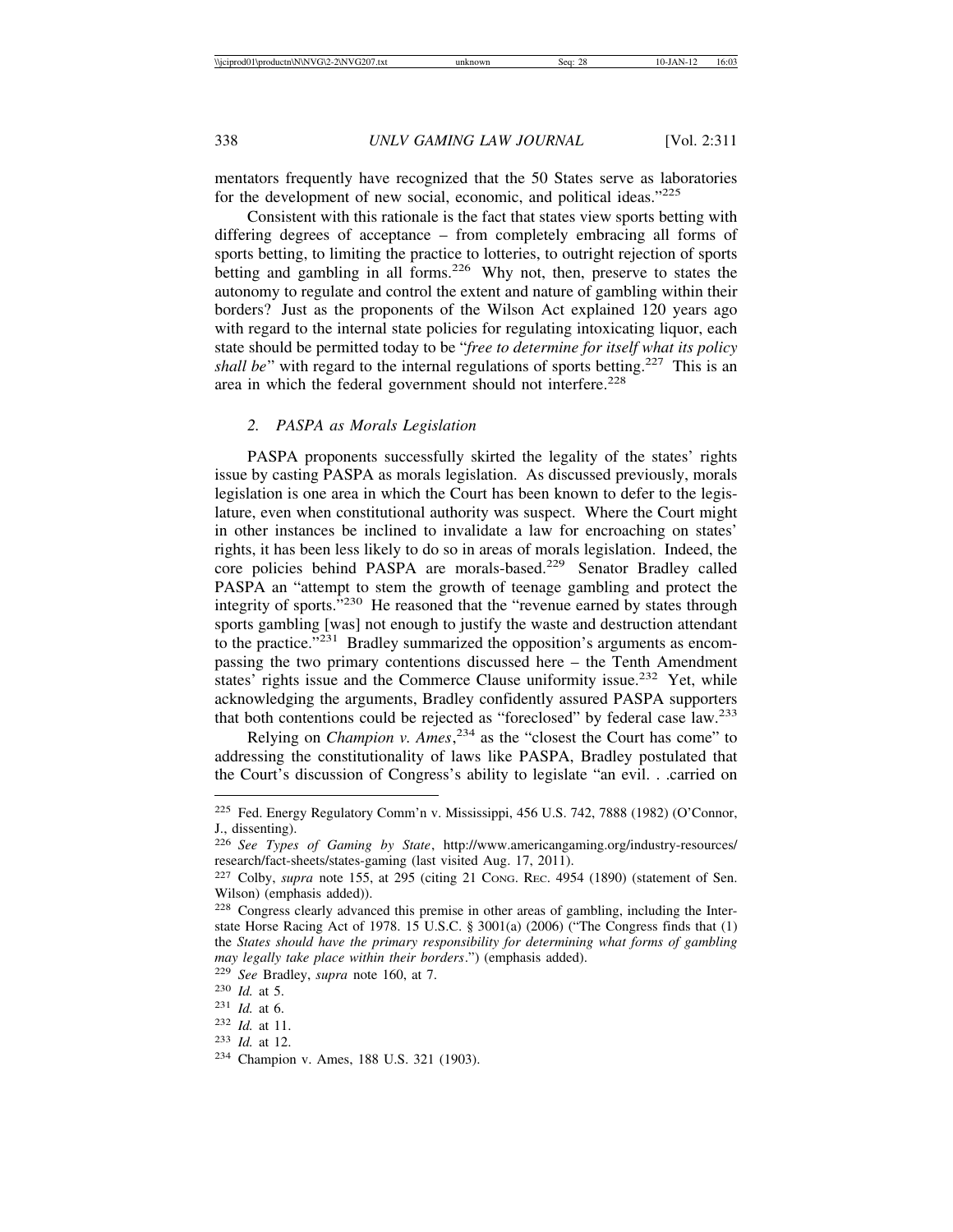through interstate commerce," was definitive on the issue.<sup>235</sup> Bradley contended that here, as in the lottery regulation of *Champion*, Congress may regulate sports betting as a "moral and social wrong" affecting interstate commerce.<sup>236</sup>

To bolster that proposition, PASPA proponents claimed that *Perez v. United States*237 left no doubt about Congress's ability to regulate activities considered immoral.238 In *Perez*, the Court considered the constitutionality of a portion of the Consumer Credit Protection Act that prohibited the use of extortionate means to collect extensions of credit; in other words, the law prohibited "loan sharking." The Court held that the Commerce Clause extended to "those activities intrastate which so affect interstate commerce,"<sup>239</sup> and because congressional findings were "quite adequate" in indicating that loan sharking was closely tied to interstate organized crime, loan sharking, although a purely intrastate activity, could be legislated with the commerce power. $240$ 

Bradley explained that Congress relied on findings by the Subcommittee on Patents, Copyrights and Trademarks indicating sports betting negatively impacted "compulsive gambling among teenagers" and that the problem was becoming an epidemic across the nation.<sup>241</sup> This, he claimed, justified the use of the commerce power to regulate sports betting, just as congressional findings of interstate ties to organized crime justified legislating loan sharking in *Perez*. 242

Finally, PASPA proponents relied on cases like *United States v.* Smaldone,<sup>243</sup> which upheld the constitutionality of a federal gambling statute using the reasoning in *Perez*. 244 Smaldone and other codefendants were convicted under the statute for participating in illegal bookmaking of sporting events. The Tenth Circuit Court of Appeals concluded the statute represented a "valid and constitutional exercise of power under the Commerce Clause," and the argument that the statute exceeded interstate commerce power was "foreclosed" by the Supreme Court's ruling in *Perez*. 245 The Tenth Circuit likened the loan sharking statute in *Perez* to the illegal bookmarking statute in *Smaldone*, noting that the legislative history behind the illegal bookmaking statute was "replete" with examples of congressional findings "concerning the detrimental impact that illegal gambling has on interstate commerce," including a report that "gambling is the greatest source of revenue for organized crime."<sup>246</sup>

<sup>235</sup> Bradley, *supra* note 160, at 12-13 (citing Champion v. Ames, 118 U.S. 321, 357-58  $(1903)$ .

<sup>236</sup> *Id.* at 14.

<sup>237</sup> Perez v. United States, 402 U.S. 146 (1971).

<sup>238</sup> Bradley, *supra* note 160, at 14.

<sup>239</sup> *Perez*, 402 U.S. at 151.

<sup>240</sup> *Id.* at 155.

<sup>241</sup> Bradley, *supra* note 160, at 15.

<sup>242</sup> *Id.* at 14-15.

<sup>243</sup> United States v. Smaldone, 485 F.2d 1333 (10th Cir. 1973).

<sup>244</sup> *Id.* at 1343.

<sup>245</sup> *Id.* at 1342.

<sup>246</sup> *Id.* at 1342-43.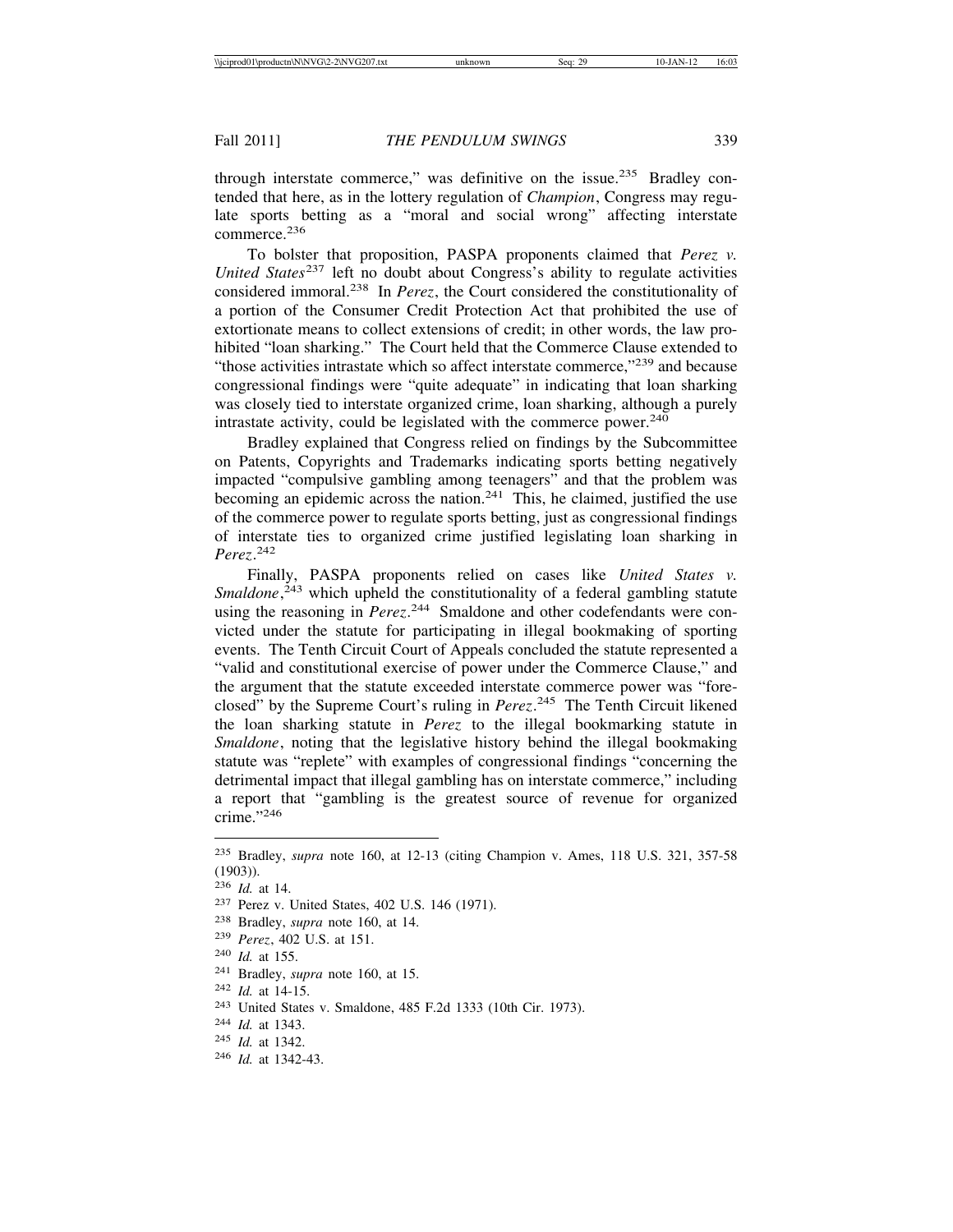But does a congressional finding that sports betting negatively impacts "compulsive gambling among teenagers" really justify use of the commerce power to ban sports wagering in some states but not others? Arguably, no. How would the Court react if Congress banned beer sales, based on a finding that doing so would curb national underage drinking rates, in all states except the state with the highest consumption rate, California,  $247$  simply because it did not want to disrupt California's sizeable tax revenue from beer sales? Or how would the Court react if, based on a finding that suggested an almost guaranteed reduction in cancer-related deaths from smoking, Congress banned the sale of tobacco in all states, except the two states with the highest smoking rates, Kentucky and West Virginia, $248$  because smoking was already so established there that Congress did not desire to disrupt the tax base those states had come to rely on? Although the hypothetical findings in both scenarios seem reasonable (and may in fact be true), it seems absurd to suggest that Congress would ever be able to enact such laws constitutionally.

Yet, both scenarios are similar to the PASPA problem, as both would arguably represent an attempt to regulate a "moral and social wrong" or "an evil. . .carried on through interstate commerce,"<sup>249</sup> seemingly justifiable by legislative findings. Notwithstanding the similarities, the Court would most likely strike those laws as invalid exercises of the Commerce Clause power, both for not being uniform in their treatment of the states and for infringing upon the rights of states to regulate the health, safety, welfare, and morals of their citizens, which is inherent in the police power reserved to them by the Constitution. Remember, eight years after PASPA was enacted, the Court in *Morrison* stated that congressional findings alone are not sufficient to warrant federal commerce power legislation that encroaches on states' rights.<sup>250</sup>

While the Court appears to defer to Congress in the area of national morals regulation in cases like *Champion*, *Perez*, and *Smaldone*, that is not necessarily the case for all morals regulation. *Champion*, *Perez*, *Smaldone*, and the other case law relied upon by PASPA sponsors, may not "foreclose" the issue of PASPA's constitutionality at all. The *Champion* Court, while including morals-based policy rationales and rhetoric in its decision, more accurately based its holding on the nature of the commerce itself, rather than the morality of the subject matter being regulated. The law regulating lotteries under the commerce power was upheld because it regulated the trafficking of lottery tickets through interstate commerce, not because lotteries themselves were viewed as immoral.

<sup>247</sup> Beer Institute, *Shipment of Malt Beverages and Per Capita Consumption by State 2009*, (June 18, 2010), *available at* http://beerinstitute.org/BeerInstitute/files/ccLibraryFiles/File name/000000001059/State%20data%20per%20capita%20consumption%202003%20to%20 2009.pdf (last visited Mar. 26, 2011) (showing 22,958,866 units of 31-gallon barrels shipped to California).

<sup>248</sup> Centers for Disease Control and Prevention, *State-Specific Prevalence of Cigarette Smoking and Smokeless Tobacco Use Among Adults – United States, 2009,* MORBIDITY & MORTALITY WKLY, REP., Nov. 5, 2010 1393, at 1400, *available at* http://www.cdc.gov/ mmwr/pdf/wk/mm5943.pdf (Kentucky and Virginia have the highest current smoking prevalence rate at  $25.6\%$ ).<br><sup>249</sup> *See supra* Part III.B.2.

<sup>&</sup>lt;sup>250</sup> *See* United States v. Morrison, 529 U.S. 598, 614 (2000).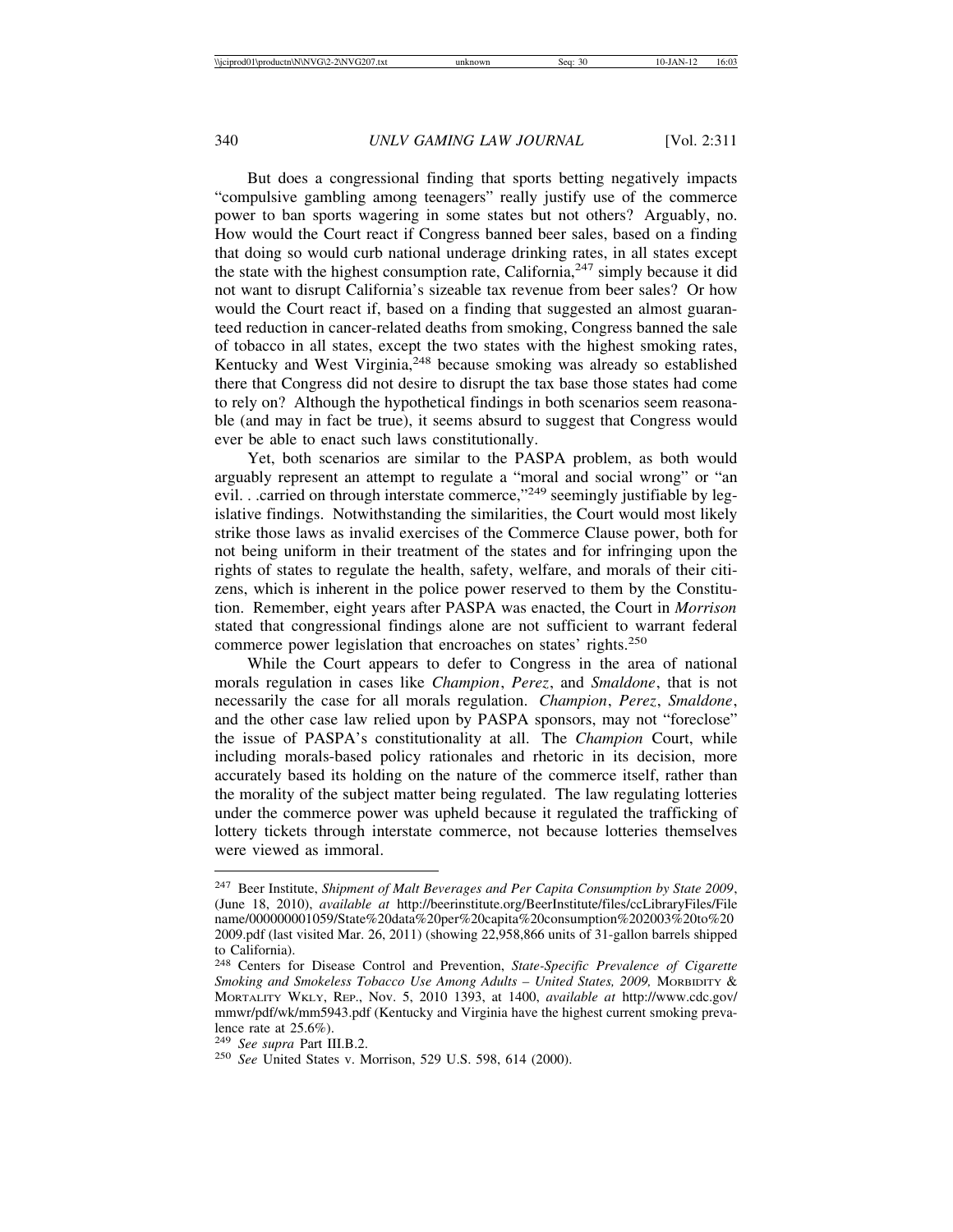# *3. Regulating Commerce versus Regulating Sovereigns*

PASPA proponents' reliance on *Perez* and *Smaldone* is faulty for yet another reason. As discussed above, the legislative findings in those cases were not enough, alone, to support the exercise of the commerce power. In fact, the *Perez* Court required a connection, or substantial relationship, to interstate commerce as well.<sup>251</sup> While legislative findings might be useful for framing the policy issues behind PASPA, its proponents' reliance on *Perez* and *Smaldone* to support the use of legislative findings to justify PASPA by analogy is simply inadequate. Moreover, whether based on a morals justification or not, the laws at issue in *Champion*, *Perez*, and *Smaldone* only restricted actions of citizens in interstate commerce. They did not impede the sovereign capacity of state governments to continue to regulate the actions of those citizens – a key distinguishing characteristic of PASPA.

The Court made clear in *New York v. United States* that the proper scope of the Commerce Clause is that it only extends to the regulation of citizens<sup>252</sup> of the states and to states as participants in commerce,  $2\overline{53}$  but not to states as *sovereigns*. More particularly, the Court explained that even when the Constitution authorizes Congress to compel or prohibit certain acts, Congress may not directly compel the states to do the same.<sup>254</sup> "The allocation of power contained in the Commerce Clause, for example, authorizes Congress to regulate interstate commerce directly; it *does not* authorize Congress to regulate state governments' regulation of interstate commerce."255 For instance, whereas Congress's mandate that states perform background checks under a federal gun control law was prohibited by the Constitution,<sup>256</sup> its restriction on the ability of states to disclose personal information about drivers obtained from driver license applications was upheld.<sup>257</sup> The former federal law was invalidated for allowing Congress to commandeer the sovereignty of state government in order to implement a federal mandate. In contrast, the latter law was sustained because it merely regulated states as market participants engaged in the sale and release of personal information, which the Court deemed to be an article in the interstate stream of commerce.<sup>258</sup>

By this analysis, PASPA is and should be declared unconstitutional by the Supreme Court. While the Commerce Clause would deem it proper for Congress to regulate sports betting in interstate commerce, PASPA oversteps its bounds when it infringes upon states' rights to authorize and regulate sports betting carried out and performed wholly within their borders. The extent to which PASPA could be valid must be limited to the federal regulation of interstate trafficking of sports betting between citizens of different states. It must not infringe upon the sovereignty of the states themselves.

<sup>251</sup> *See* Perez v. United States, 402 U.S. 146, 156-57 (1971).

<sup>252</sup> New York v. United States, 505 U.S. 144, 166 (1992).

<sup>253</sup> *See* Reno v. Condon, 528 U.S. 141, 151 (2000).

<sup>254</sup> *New York*, 505 U.S. at 166.

<sup>255</sup> *Id.* (emphasis added).

<sup>256</sup> Printz v. United States, 521 U.S. 898, 902 (1997).

<sup>257</sup> *Condon*, 528 U.S. at 148.

<sup>258</sup> *Id.*